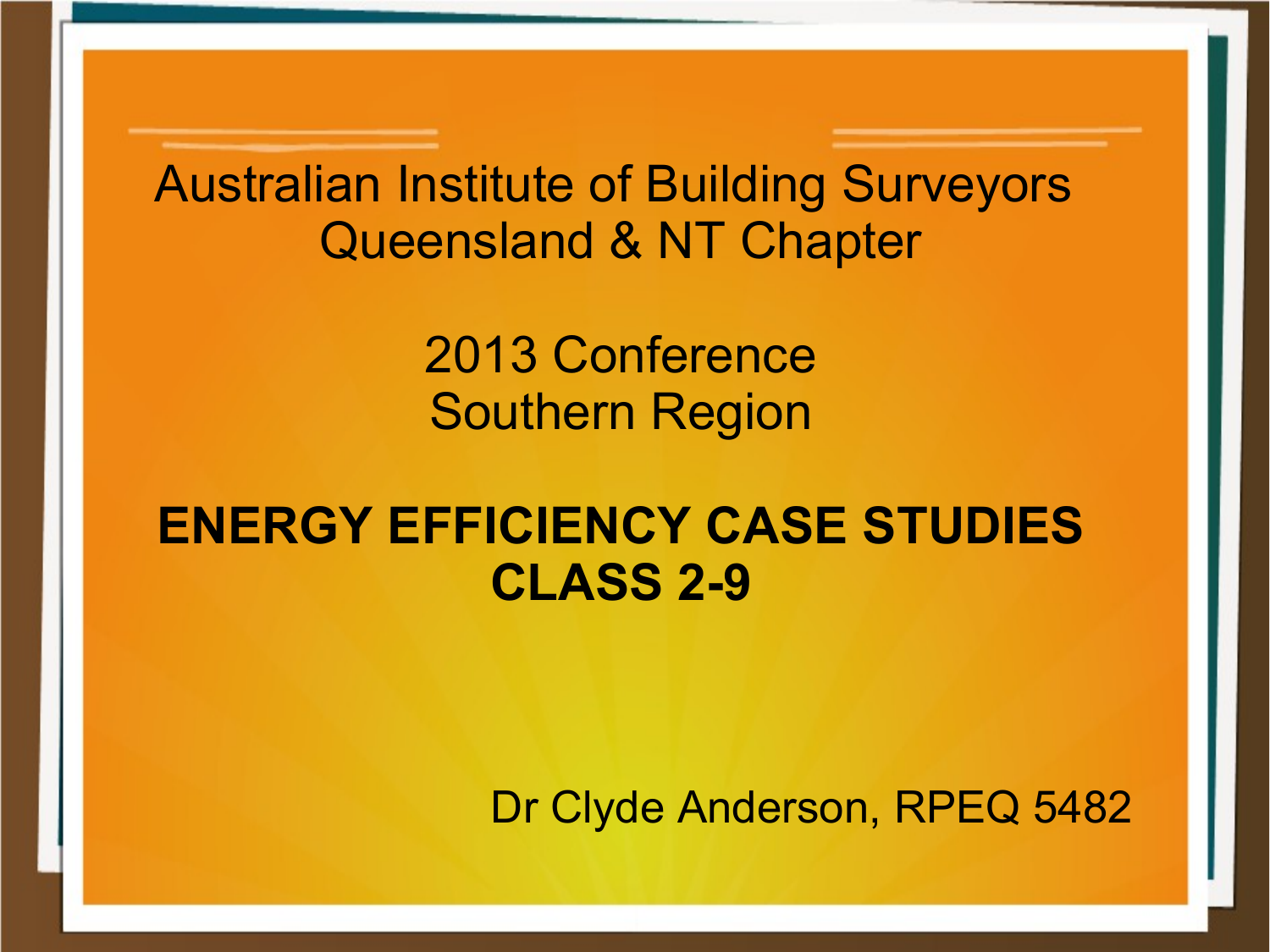#### Disclaimer:

**The contents of this presentation are a simplified interpretation of the Energy Efficiency Part of the National Construction Code and are specifically intended for this Conference. For further information consult the NCC.**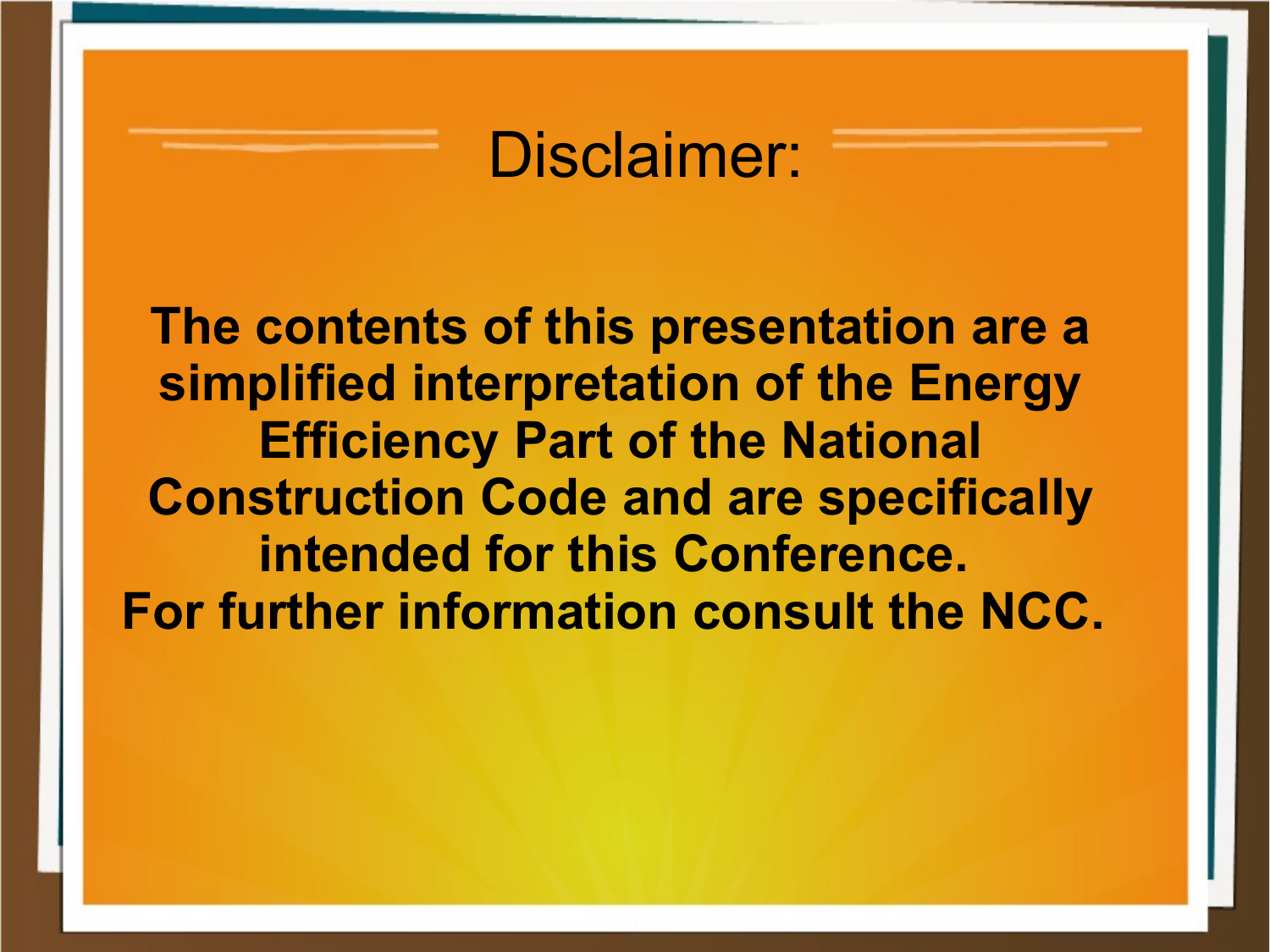#### SUMMARY

●NCC Volume 1 Section J ●Class 2 Buildings ●Verification Method JV3, Classes 3, 5-9 **OExamples of Trading Between Elements ORoof Insulation Compression**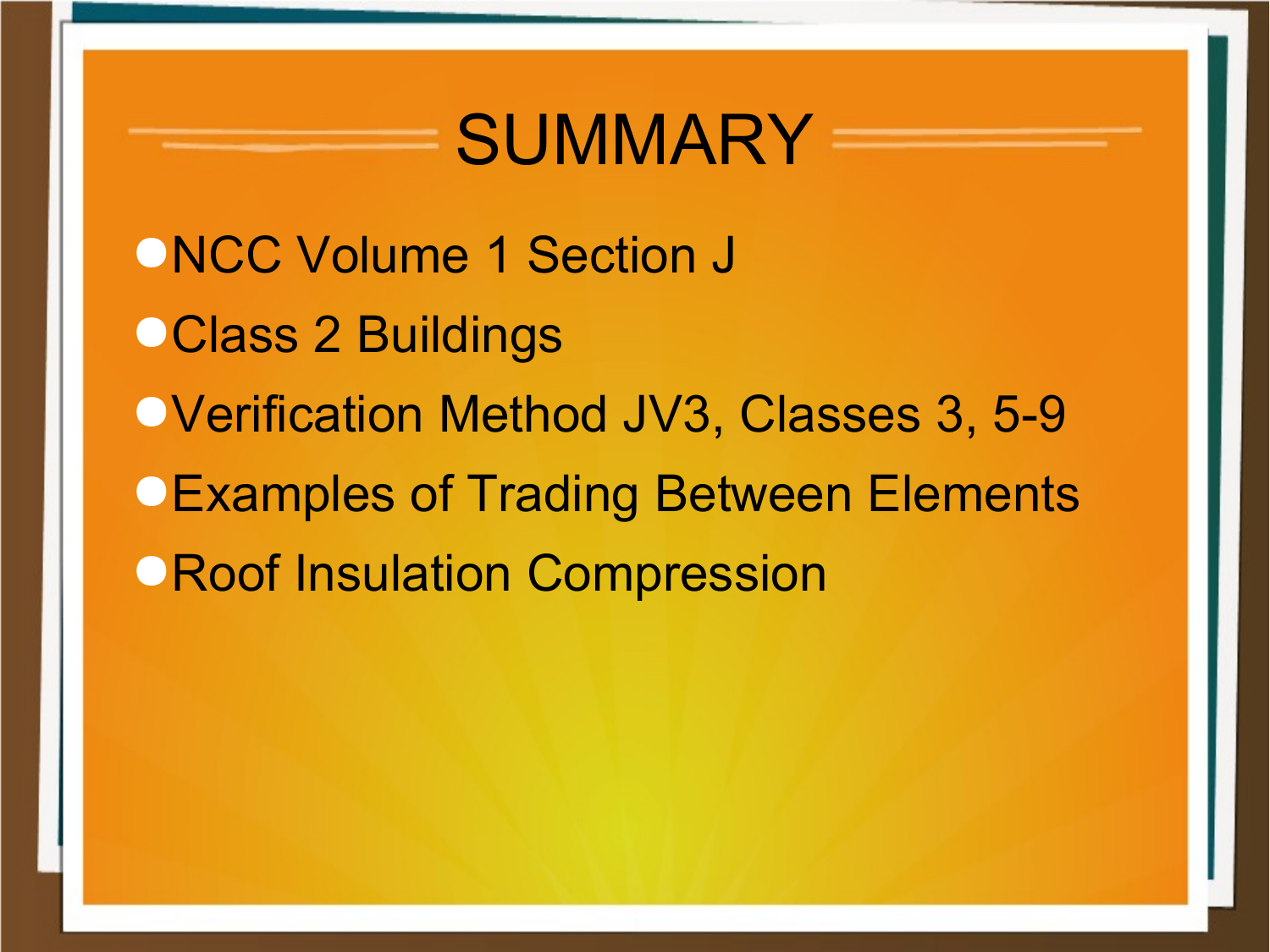### NCC Volume 1 Section J

- **OPart J0 Heating & Cooling Loads for Class** 2 and Class 4 = NatHERS Star Ratings
- ●Part J1 Roof+Ceiling, Walls, Floors: total R-value ~ conductive heat transfer
	- Roof Lights : U-value and SHGC
- ●Part J2 Glazing: Conductance and Solar Heat Gain ~ air conditioning energy ●Part J3 – Building Sealing: air leakage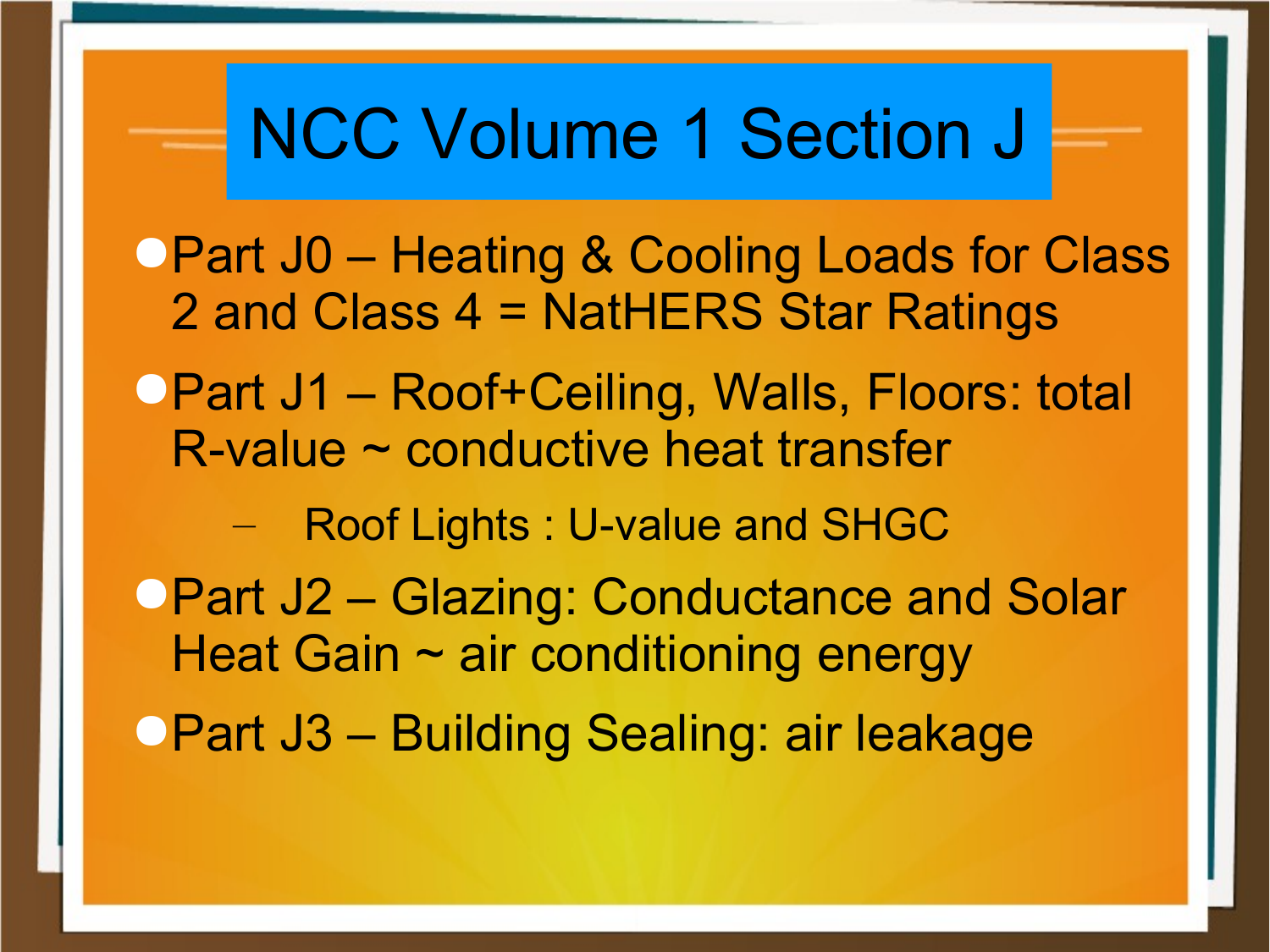### NCC Volume 1 Section J

- Part J5 Air Conditioning+Ventilation **Systems**
- ●Part J6 Artificial Lighting
- ●Part J7 Hot Water, Pool & Spa
- **OPart J8 Maintenance and Metering**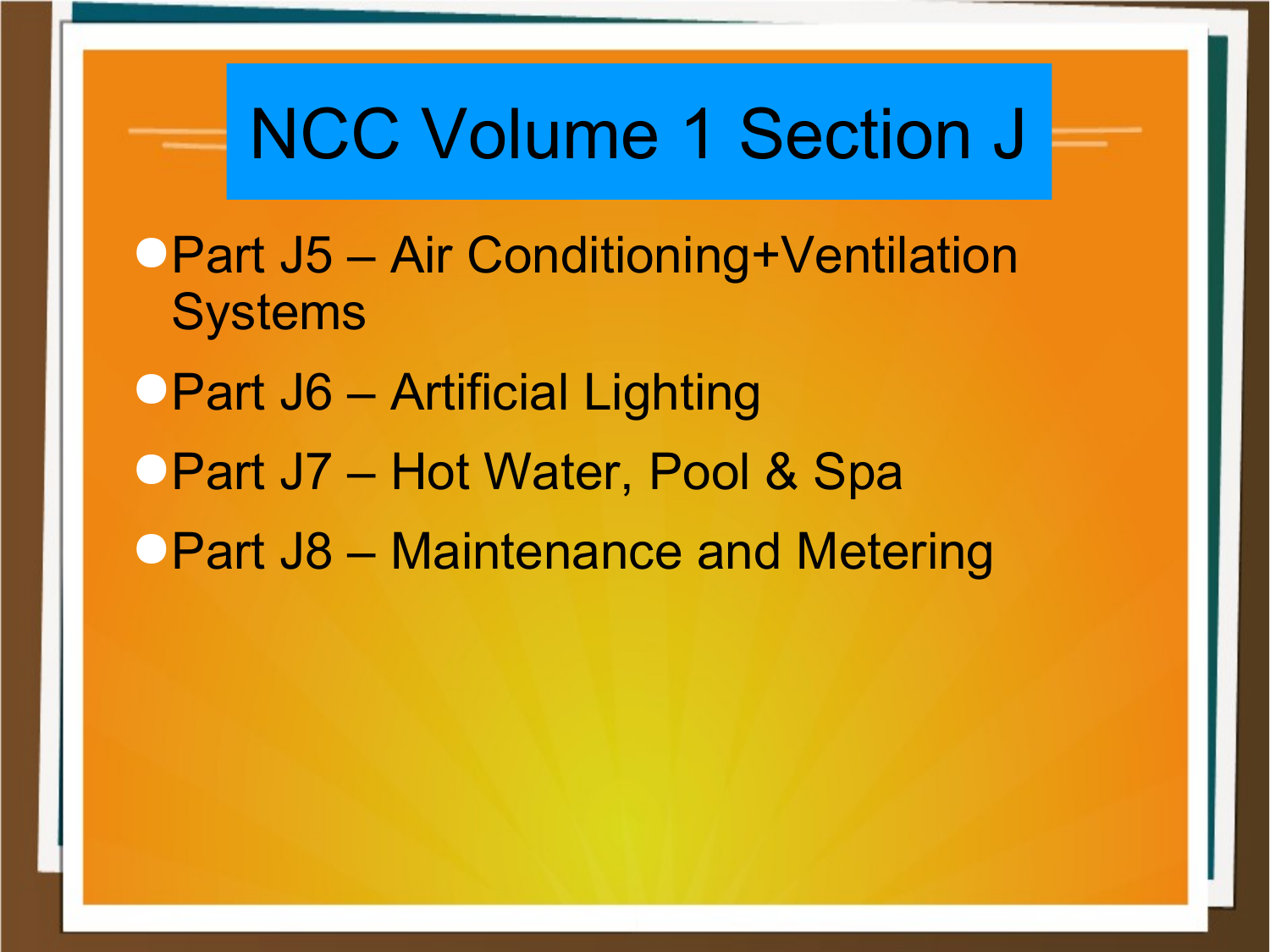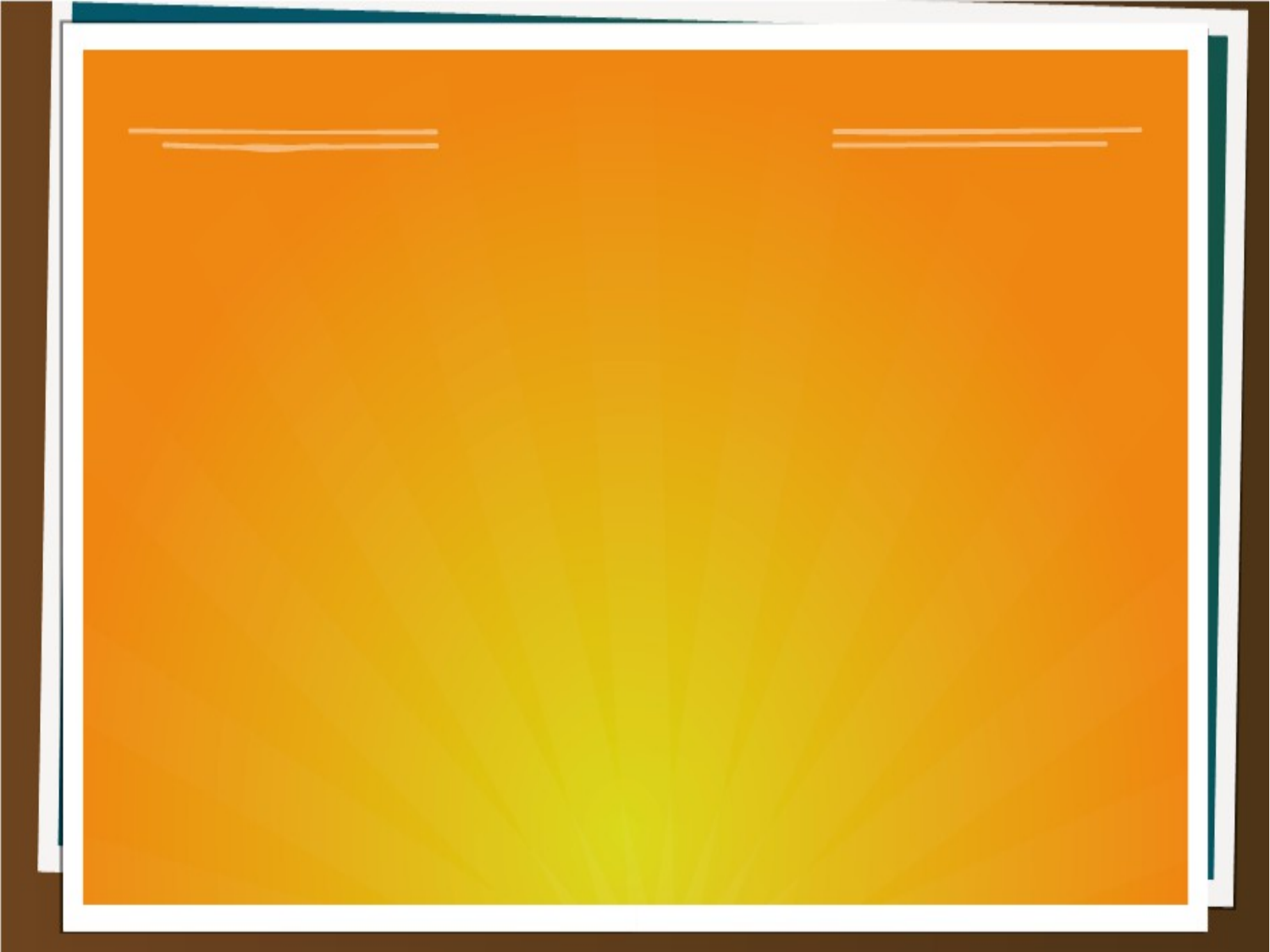#### Class 2 Buildings

● QDC MP4.1 Acceptable Solution A2 **• Parts J1, J2 and J3 achieved by Star Rating OIndividual Units at least 4 Stars and** ●Building Average between 4 and 5 Stars **• Average depends on number of Outdoor** Living Areas and with ceiling fans OJ5, J6, J7 and J8 must still be by DTS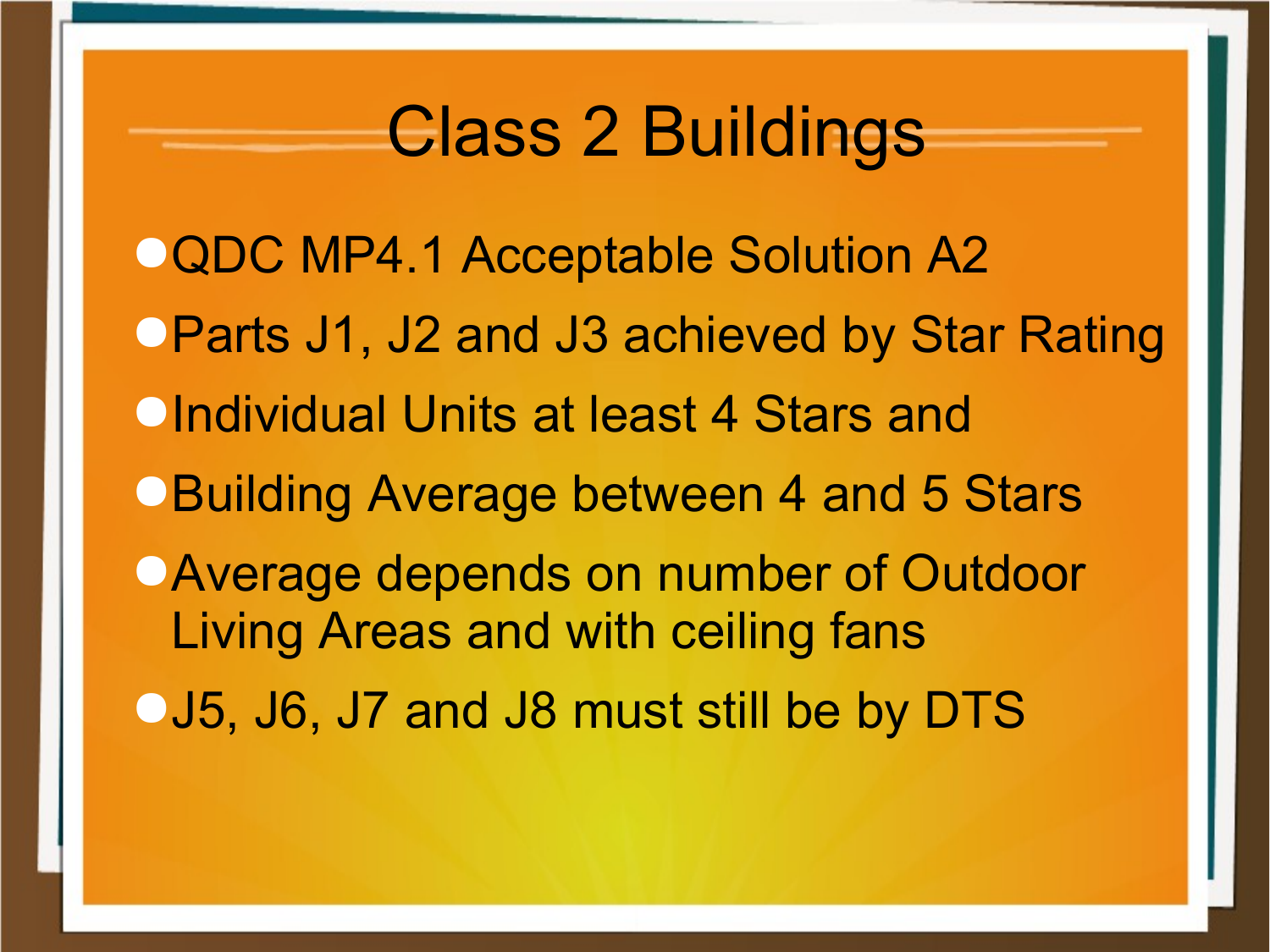#### Class 2 Buildings

NatHERS Star Ratings Must be with NatHERS-approved software Must be according to NatHERS Procedures Must be by trained, competent persons Must have a system of quality assurance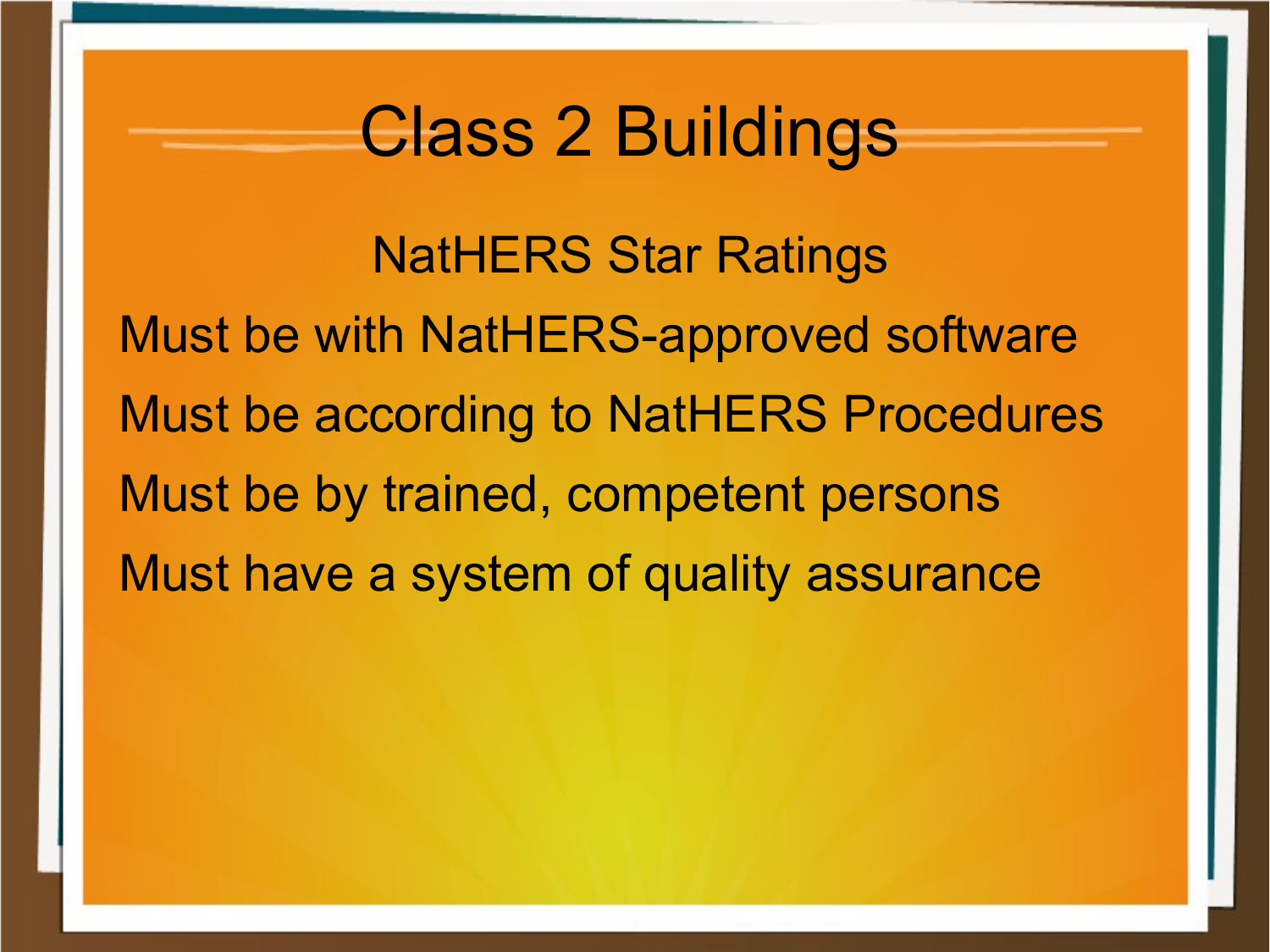#### Competent Persons?



**Queensland Development Code Mandatory Part 4.1-Sustainable** buildings guideline

A guide to assist building industry professionals and homeowners comply with the sustainable buildings code

**May 2011** 

Tomorrow's Queensland:<br>strong, green, smart, healthy and fair



Queensland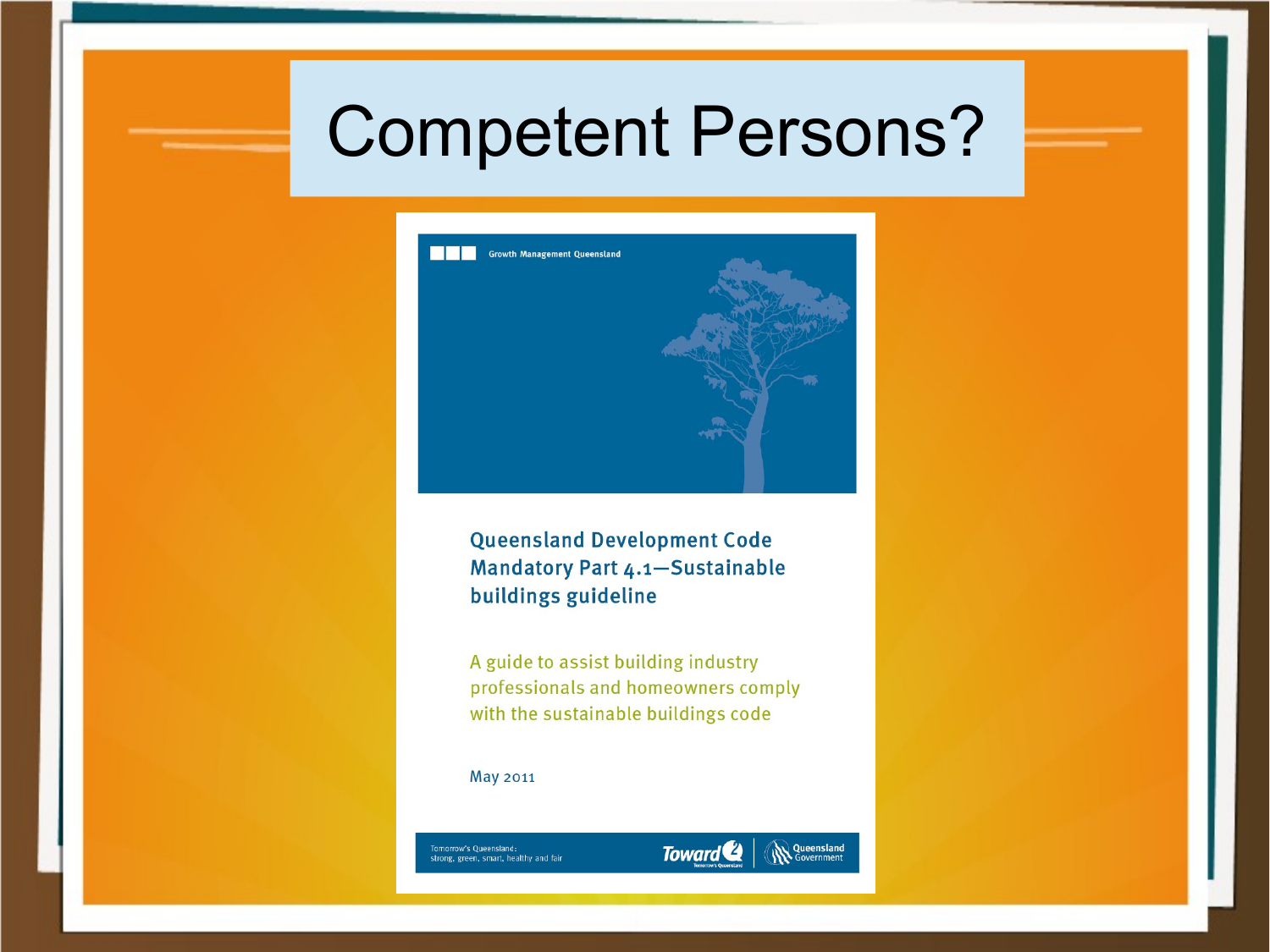#### Competent Persons?

**QDC Mandatory Part 4.1 Sustainable Buildings Guideline Part 5.3.2 Accredited House Energy Assessors** "It is recommended that **only** a person who is accredited (with an Assessor Accrediting Organisation), or who can demonstrate their use of the *software* is current and tested, be considered as a **competent person** to use *software* to meet energy equivalence requirements"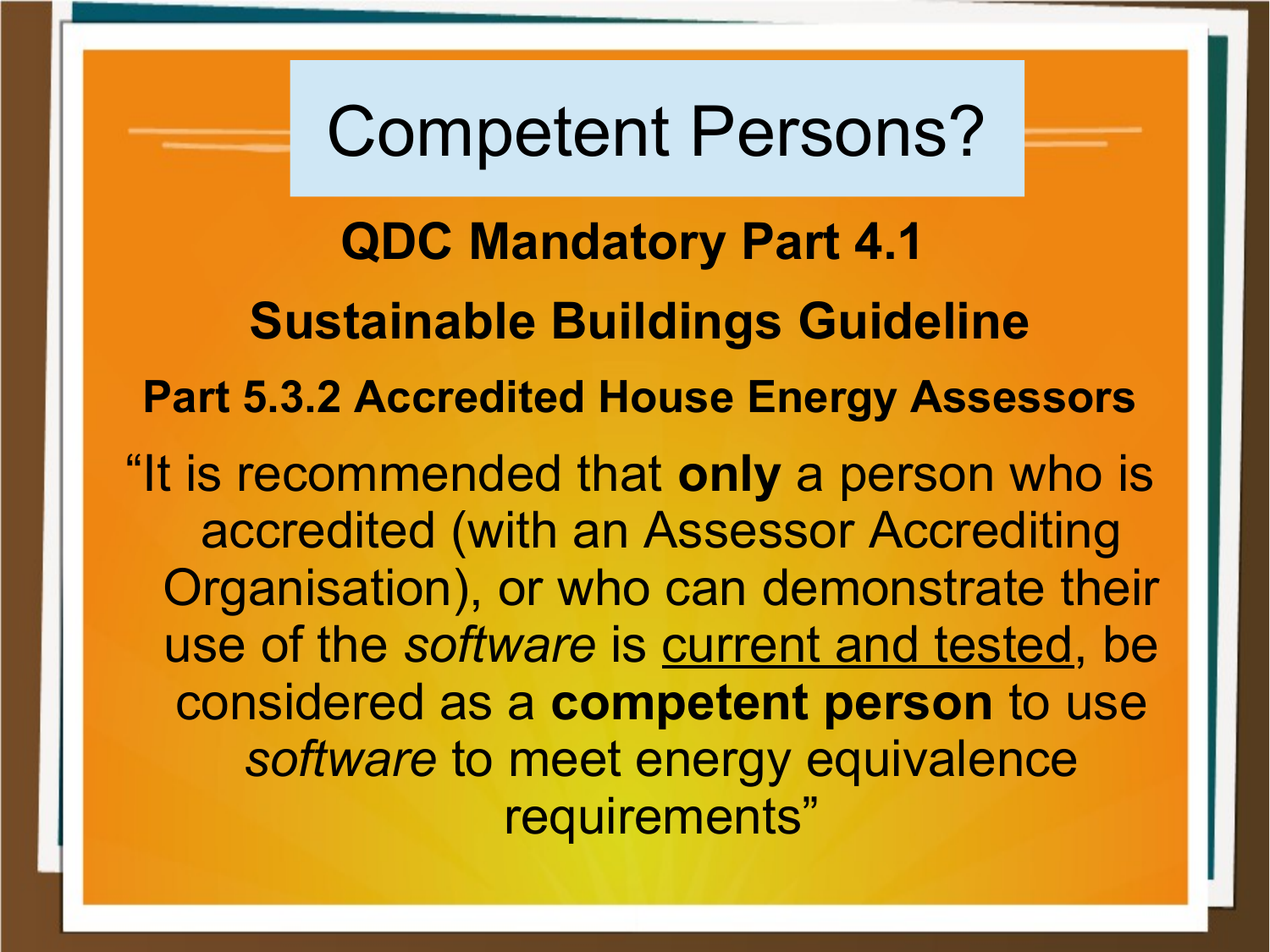#### Confidence in EE Assessors



**What distinguishes** one Energy Efficiency Consultant from another?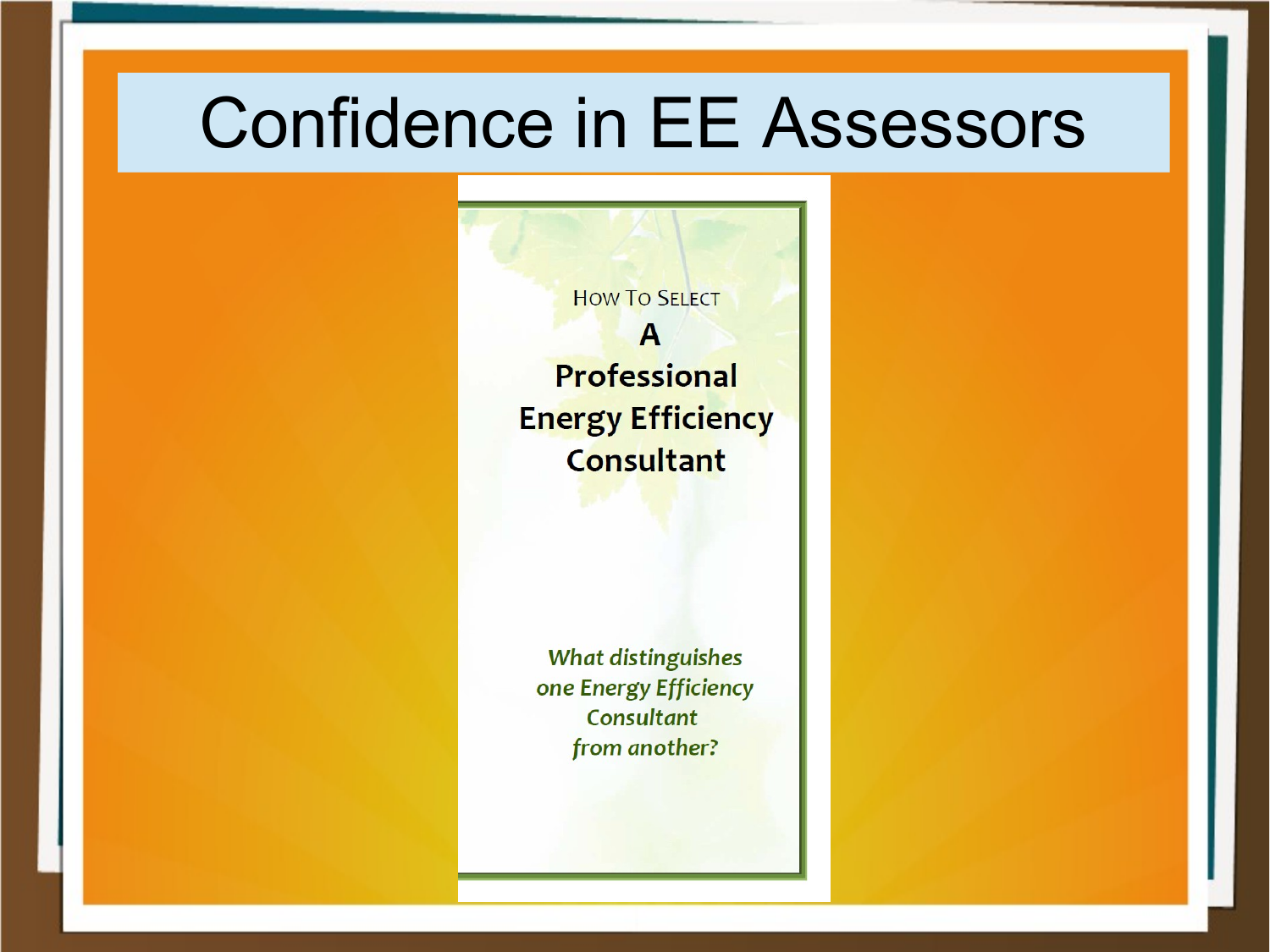### Confidence in EE Assessors

Does the Assessor have a good Reputation? Are they known to be tough occasionally? Do they abide by a Code of Conduct? Does the Assessor have the Experience? Does the Assessor have the Education? Do they participate in a CPD program? Do they have a Quality Management System? Do they have Professional Indemnity Insurance?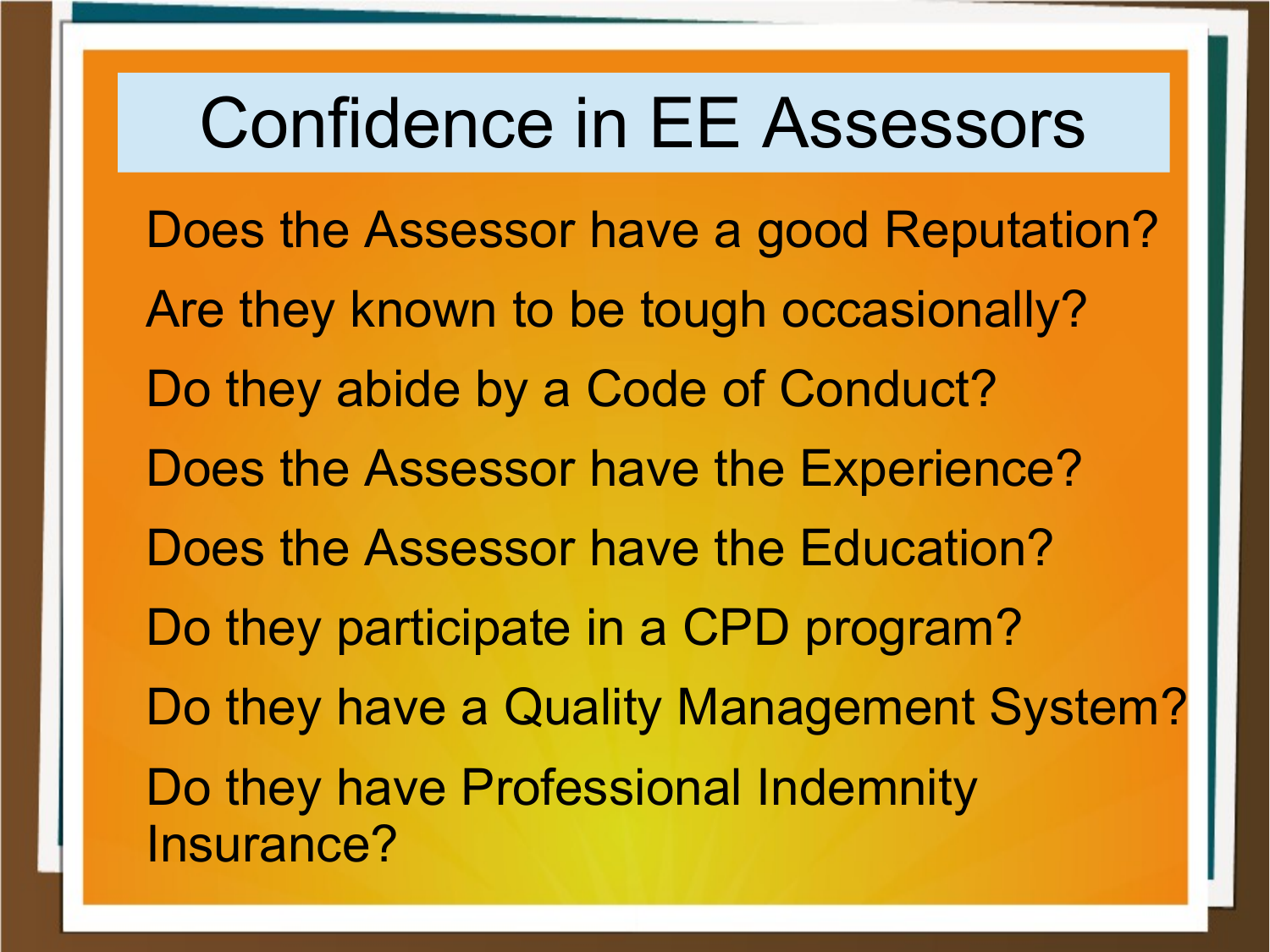# **Star Rating Credits** Climate Zones 1 and 2 **½ Star** for a complying Outdoor Living Area **OConnected to Living area** ●Minimum 12.0m² floor area **•Minimum 2.5m deep** ●Open on at least one side (minimum 50%)  $\bullet$  Balcony above or impervious roof, R<sub>T</sub>1.5 PLUS...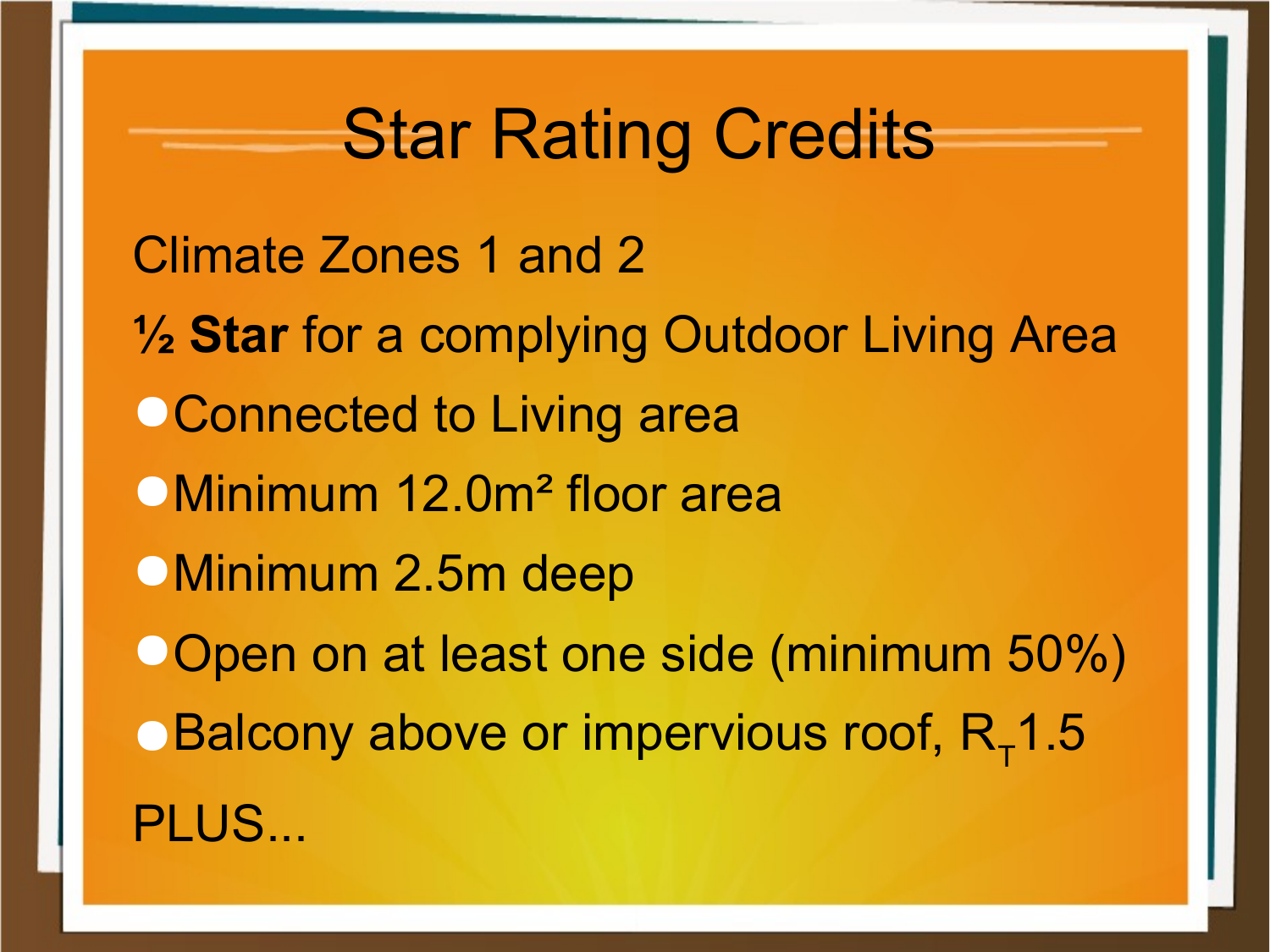#### Star Rating Credits

Climate Zones 1 and 2

**½ Star** for a ceiling fan in Outdoor Living Area

But to achieve this credit...

If there is an air-conditioner in the adjacent Living area - the a/c must automatically shut down if the adjoining door is open more than 1 minute.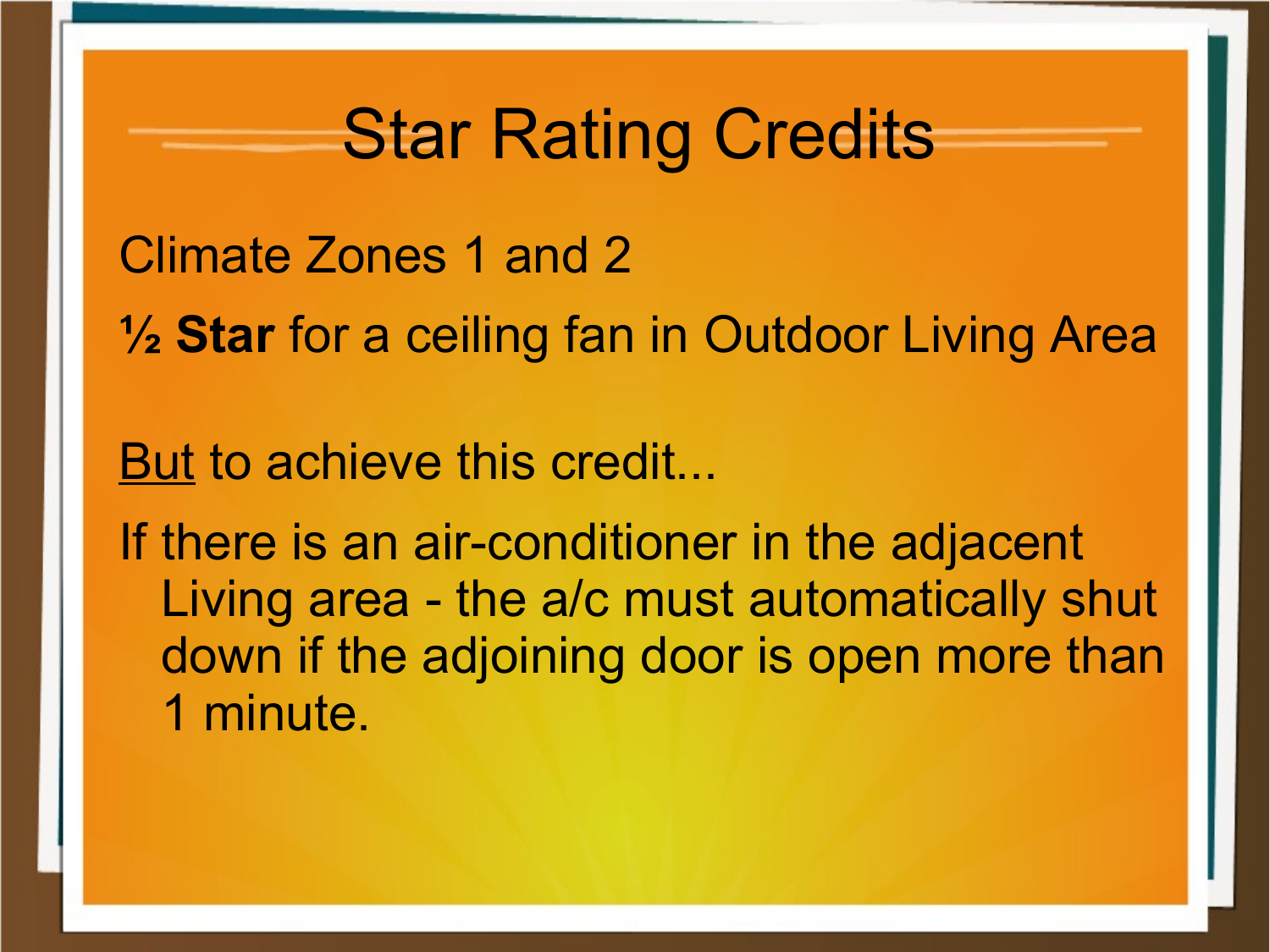#### Class 2 Building Average

Two parts: what does the building achieve? and, what is the Requirement?

*Which one is correct?*

- a. Average Stars = sum individual Stars / number of Units
- Example: 4 Units with 4 Stars and 2 Units with 5 Stars

Average =  $(4*4+2*5)/6 = 26/6 = 4.25$  Stars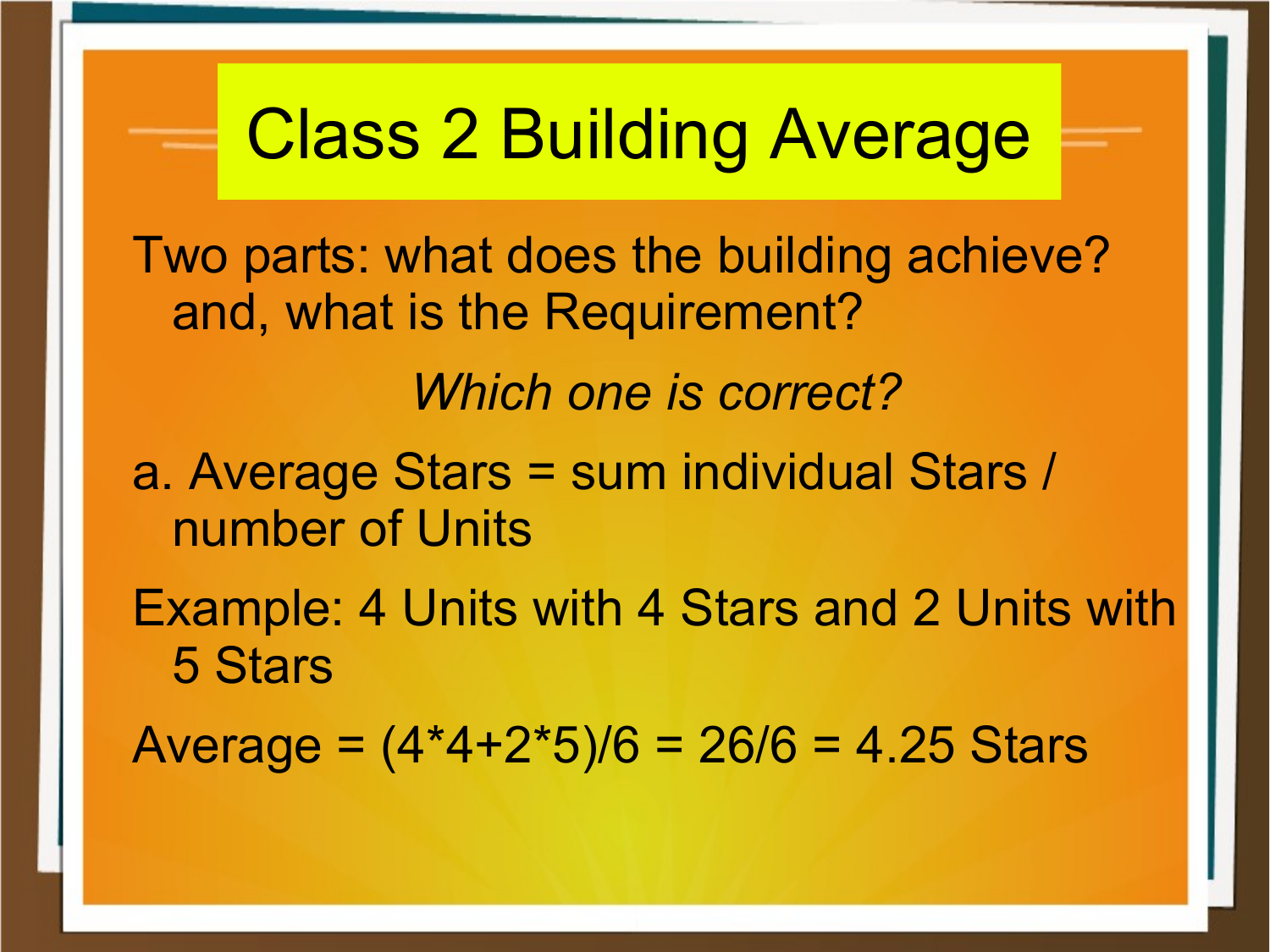Class 2 Building Average *Which one is correct?* b. Average Star Rating from average Cooling MJ/m² + average Heating MJ/m² Example: Av Cooling = 20MJ/m² and Av Heating =  $35$ MJ/m<sup>2</sup>, Total =  $55$ MJ/m<sup>2</sup> say  $4\frac{1}{2}$  Stars = 50MJ/m<sup>2</sup> & 5 Stars = 60MJ/m<sup>2</sup> Average Stars =  $4\frac{1}{2}$  +  $(55-50)/(60-50)$ <sup>\*</sup> $\frac{1}{2}$  $= 4\frac{1}{2} + \frac{5}{10^{*}}\frac{1}{2} = 4.75$  Stars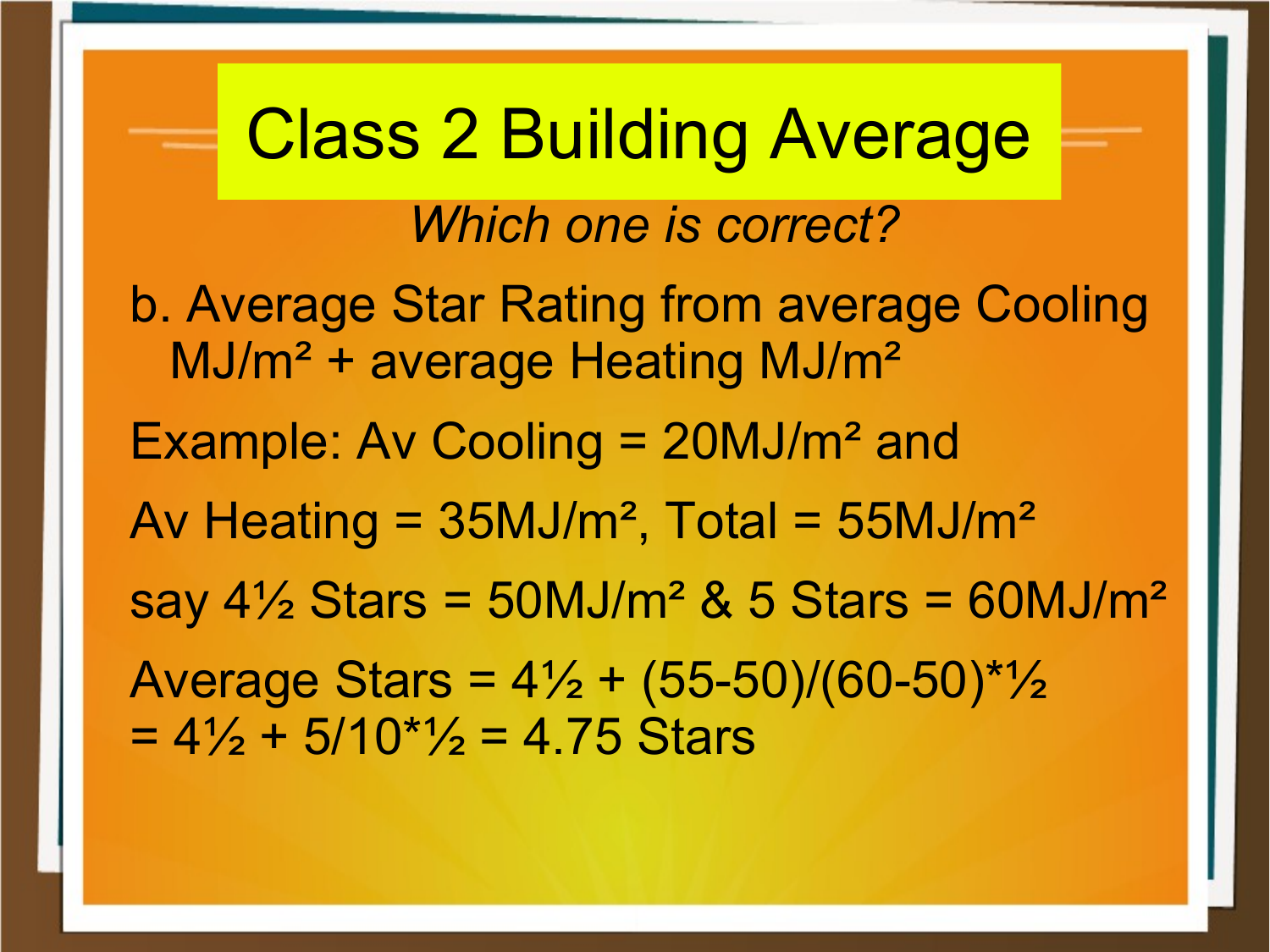#### Class 2 Building Average

Two parts: what does the building achieve? and, what is the Requirement?

*Which one is correct?*

- a. Average Stars = sum individual Stars / number of Units
- Example: 4 Units with 4 Stars and 2 Units with 5 Stars

Average =  $(4*4+2*5)/6 = 26/6 = 4.25$  Stars **THIS FORMULA FOR THE REQUIREMENT**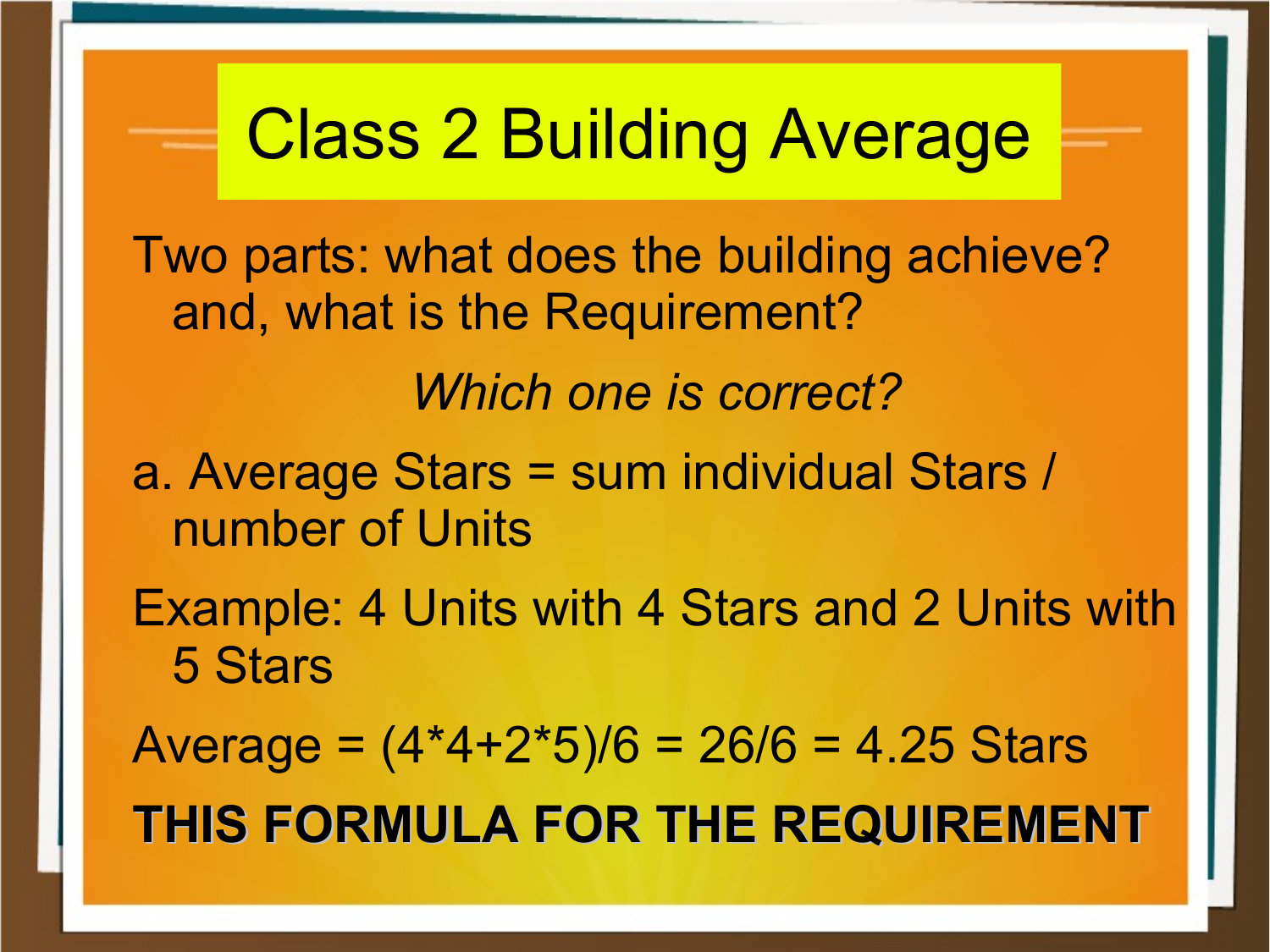#### Class 2 Building Average

#### *Which one is correct?*

b. Average Star Rating from average Cooling MJ/m² + average Heating MJ/m² Example: Av Cooling = 20MJ/m<sup>2</sup> and Av Heating =  $35$ MJ/m<sup>2</sup>, Total =  $55$ MJ/m<sup>2</sup> say  $4\frac{1}{2}$  Stars = 50MJ/m<sup>2</sup> & 5 Stars = 60MJ/m<sup>2</sup> Average Stars =  $4\frac{1}{2}$  +  $(55-50)/(60-50)$ <sup>\*</sup> $\frac{1}{2}$  $= 4\frac{1}{2} + \frac{5}{10^{*}}\frac{1}{2} = 4.75$  Stars **USE THIS FORMULA FOR THE PROPOSED**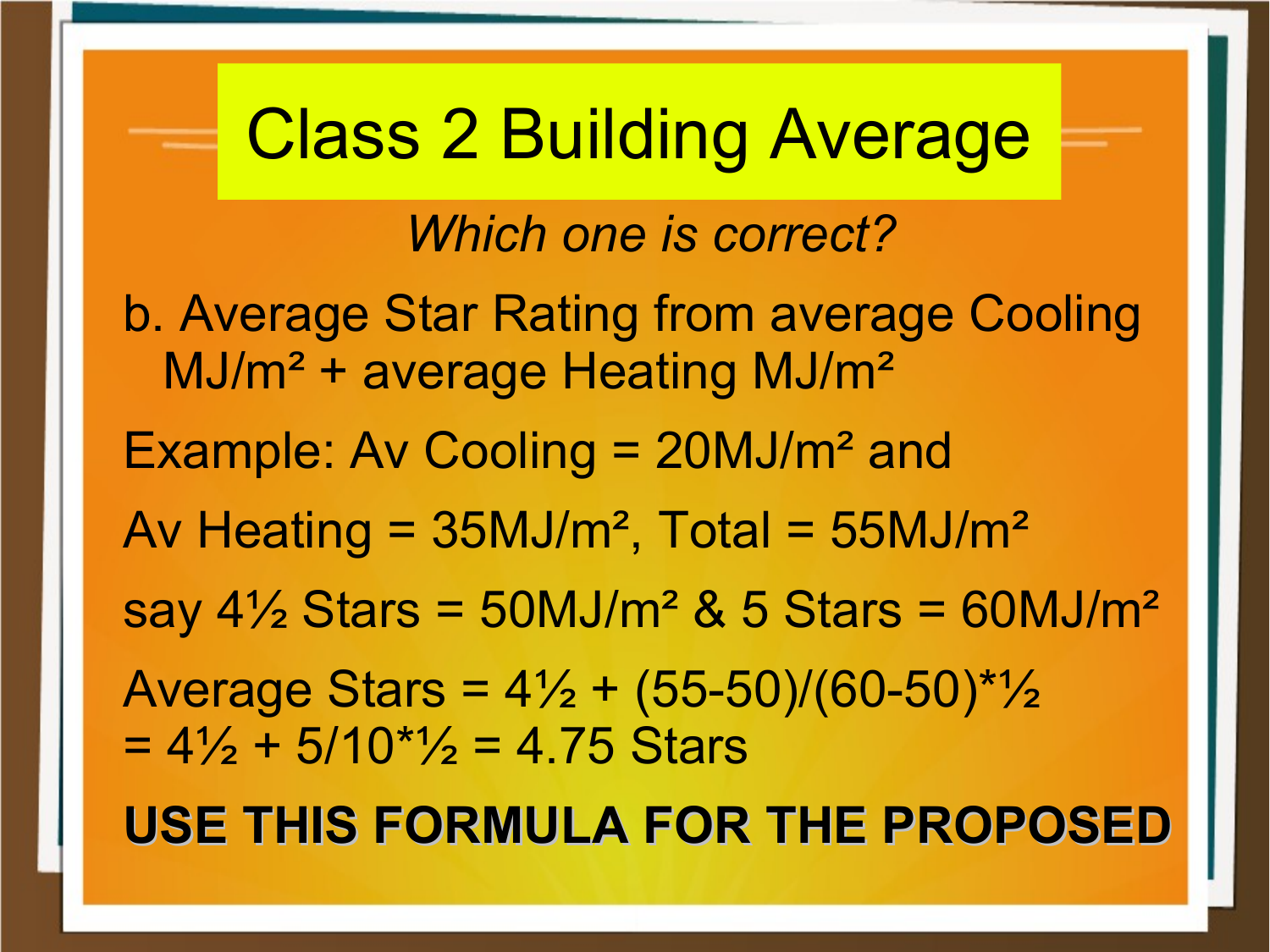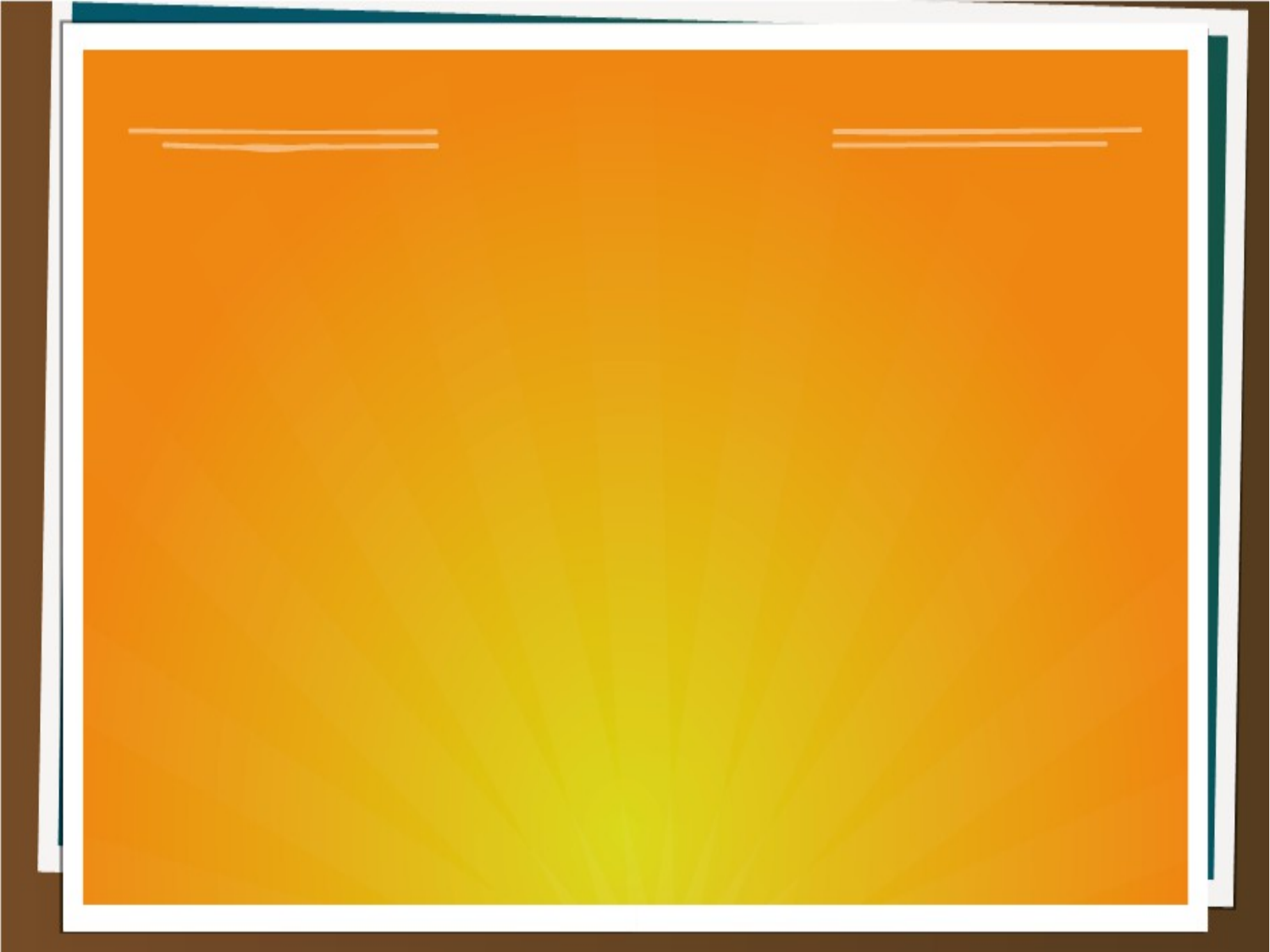### Verification Method JV3

Must be with software complying with the ABCB Protocol Must be according to JV3 conditions Must be by trained, competent persons Must have a system of quality assurance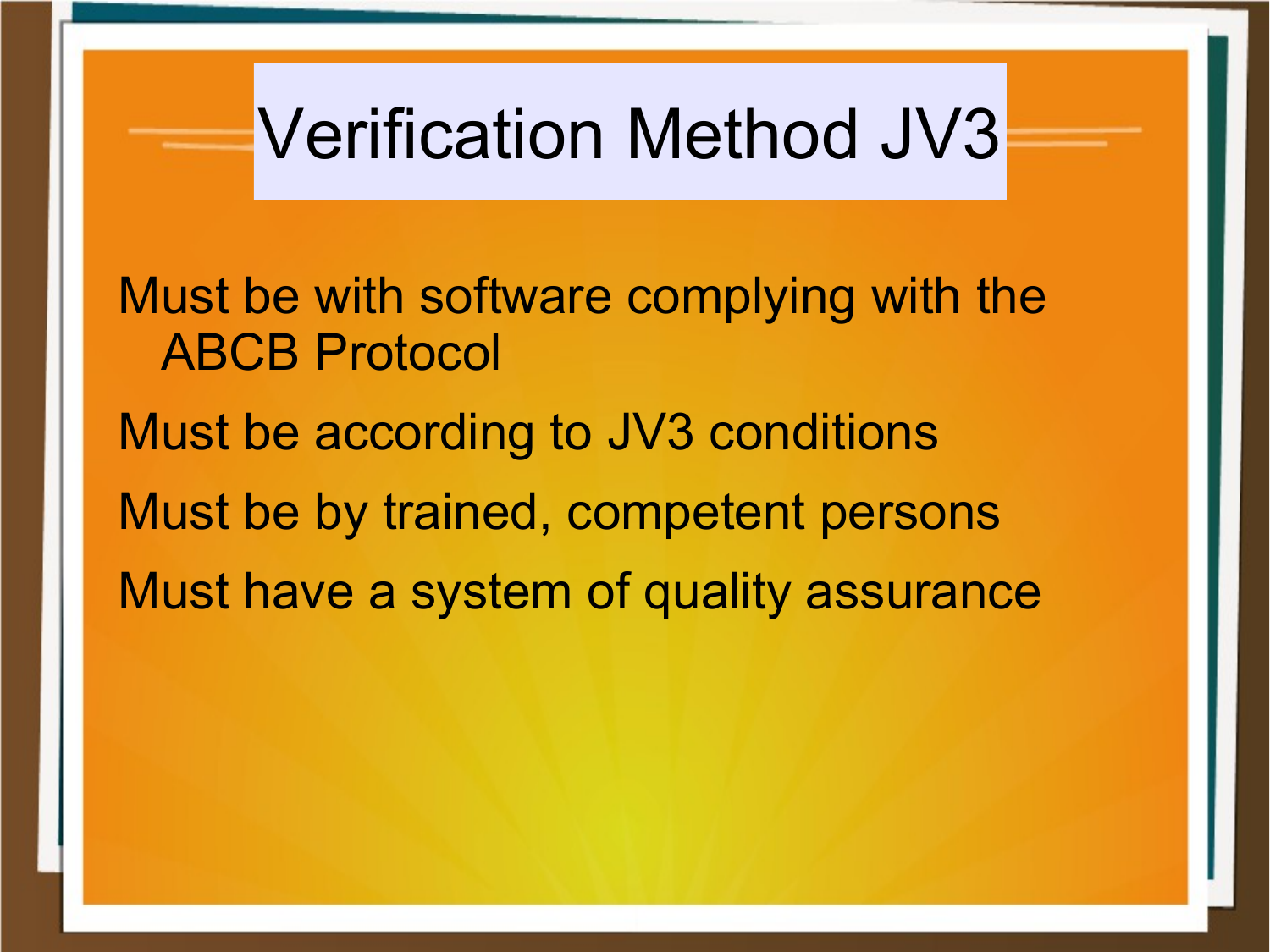### Verification Method JV3

The Reference Building is a building that (just) complies with all the Deemed-To-Satisfy elemental Requirements with DTS-compliant services (a/c & lighting). This represents the maximum Annual Energy Consumption the NCC will allow, or the "allowance"

The proposed building Annual Energy Consumption (with the same services) must be below this allowance.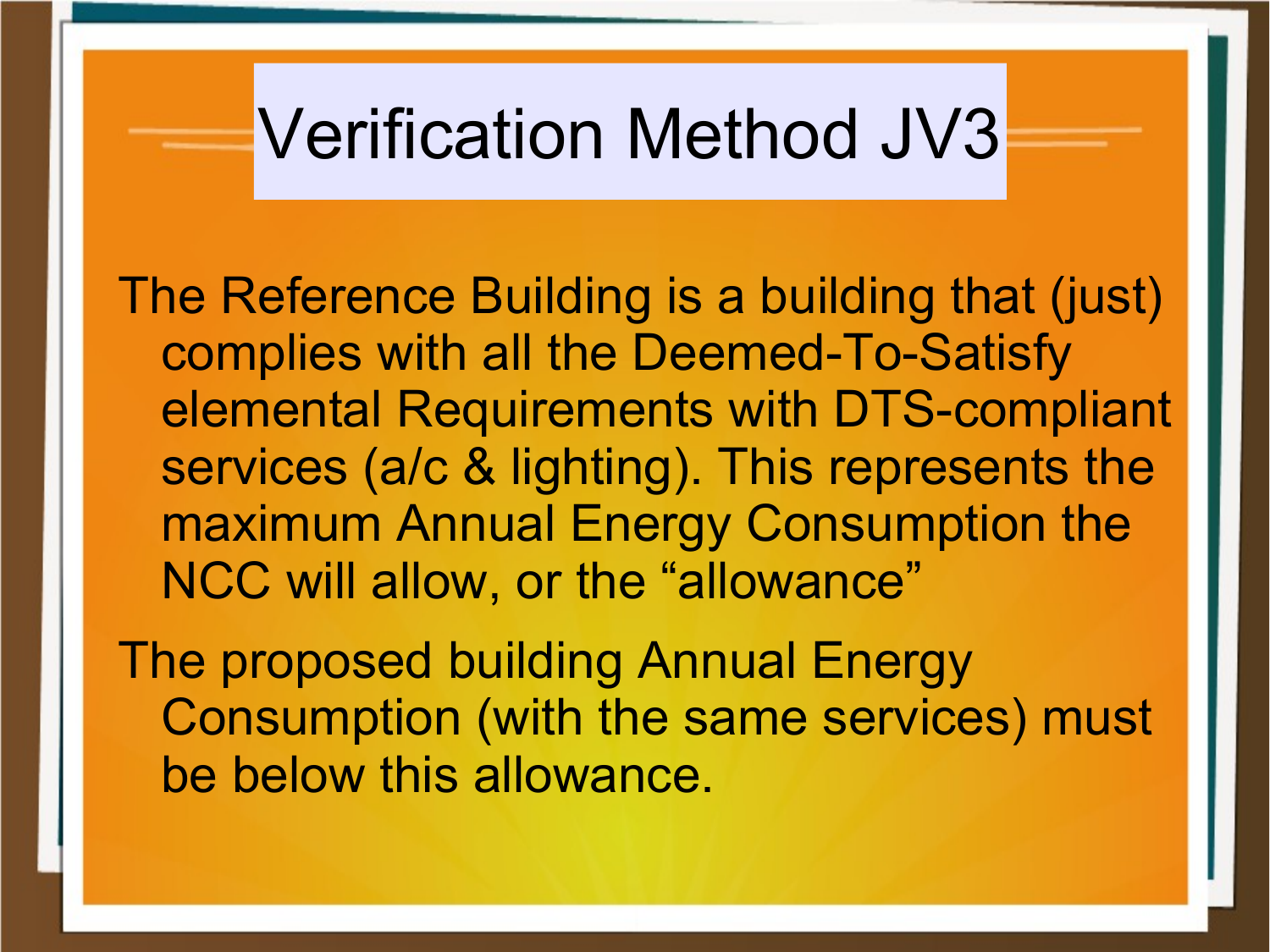## Verification Method JV3

●JV3 thermal simulation conditions, e.g.

- Thermostats 18°C to 26°C
- Conditioned coverage 98%
- Minimum operating 2500 hours/year
- **Reference Building properties** 
	- Solar Absorptance Walls 0.6, Roof 0.7
	- DTS-compliant insulation and glazing
		- including walls >220kg/m<sup>2</sup>
- Everything else is the same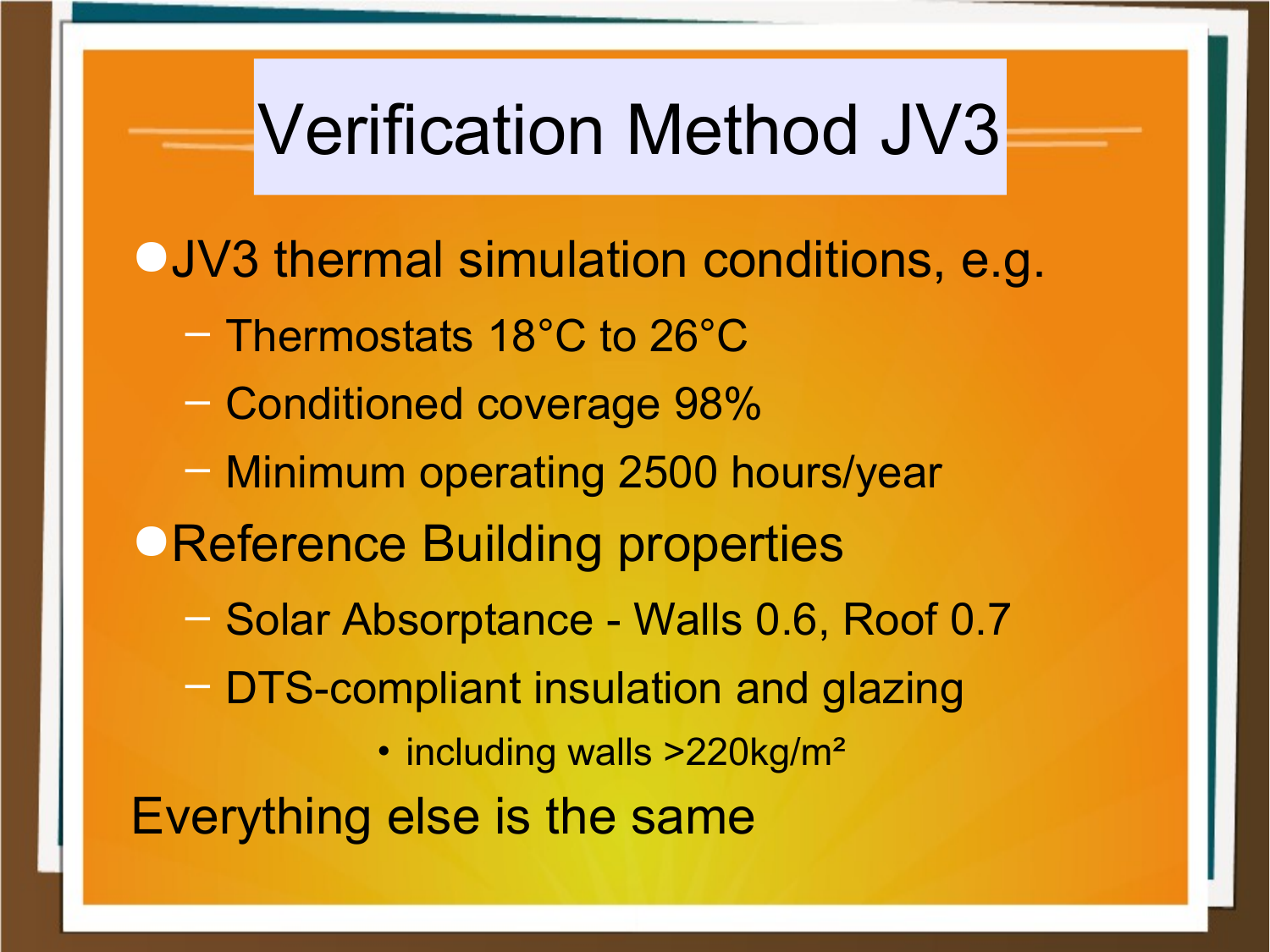### JV3 Inputs

- **OThree-dimensional building model**
- **OLocation and weather specific**
- ●Occupancy, Internal Heat Loads, Building Envelope heat transfer, Lighting and HVAC systems
- **OSimulation for 8760 hours**

●Calculating aggregate heat transfer and cumulative energy consumption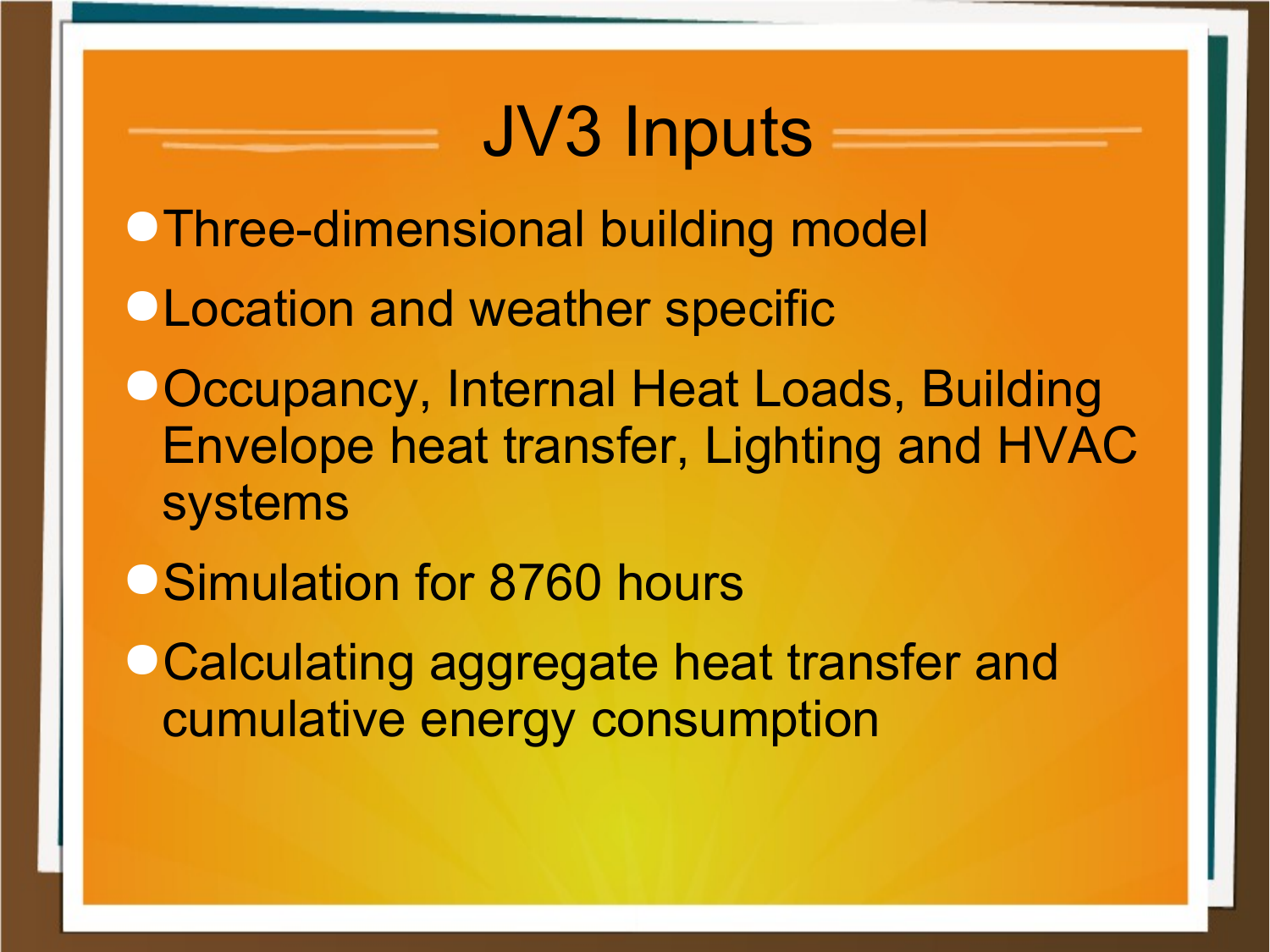### Annual Energy Consumption

- **OConductive heat transfer of surfaces** 
	- Roof, ceiling, walls, external floor, glazing
- **OSolar Heat Gain through glazing**
- **Electricity for lights**
- **Electricity for electrical equipment**
- **OHVAC for fresh air treatment**
- ●HVAC for indoor climate control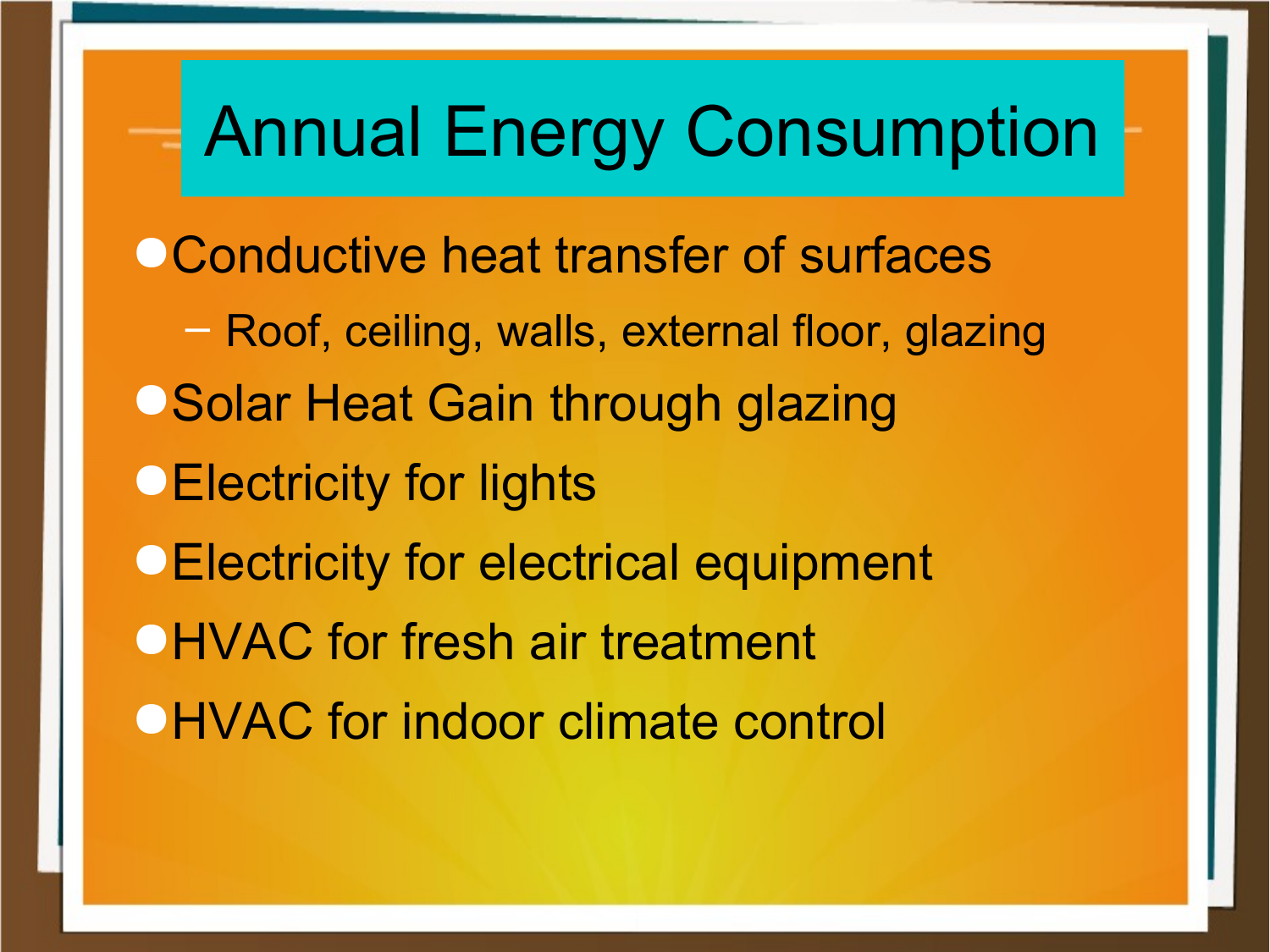#### JV3

**OThe Annual Energy Consumption of the** proposed building needs to be less than the Reference Building to achieve a **Building Solution**.

**Olf the proposed services are more efficient** than DTS then there is no need to model the proposed building with the proposed services.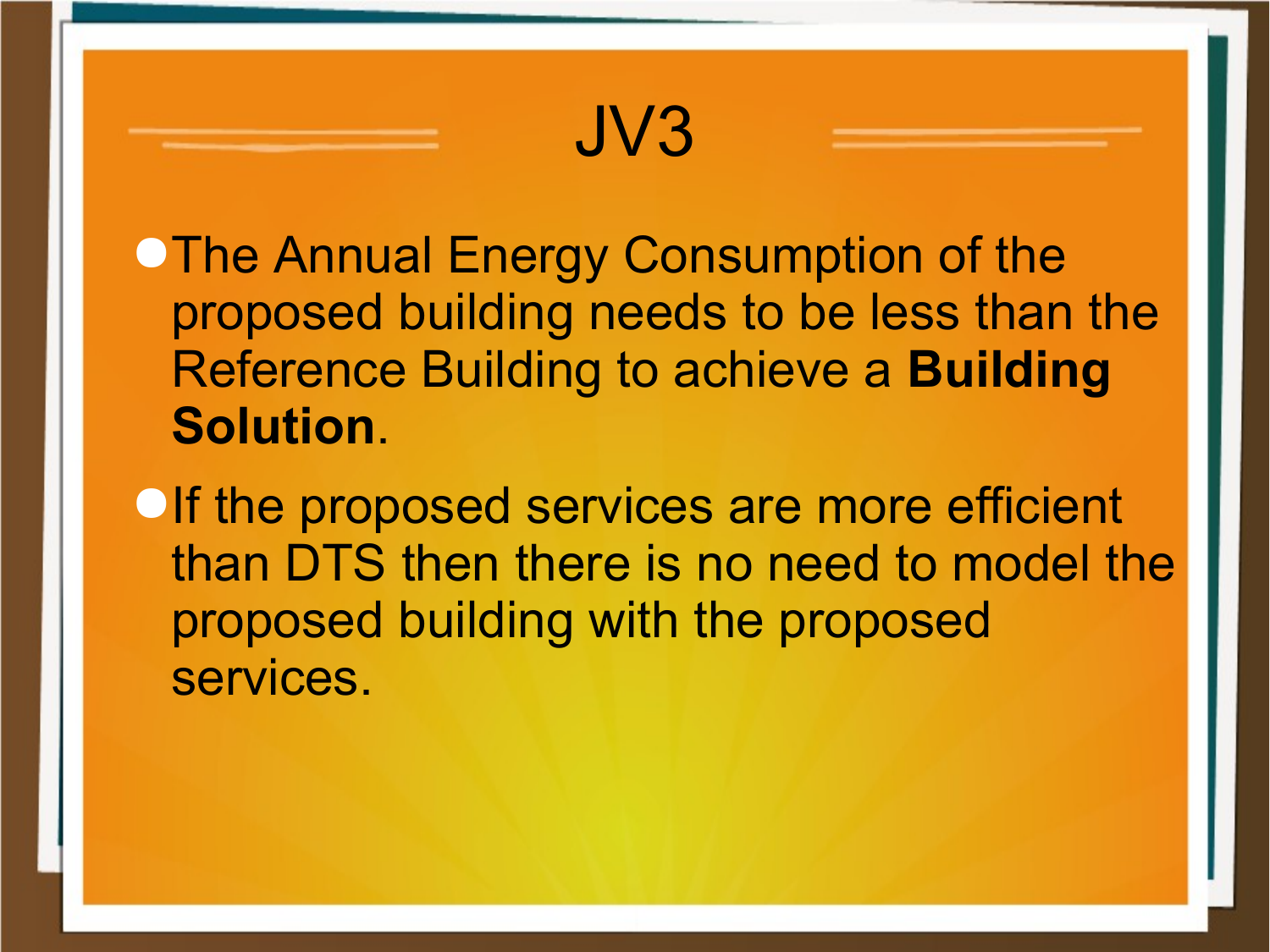#### JV3

The proposed building need not comply with DTS in some elements.

**Olt is possible for a proposed building to not** comply with DTS in many elements, so long as it is better than DTS in other elements to compensate.

**OTrading between different building elements** is possible. How does this work?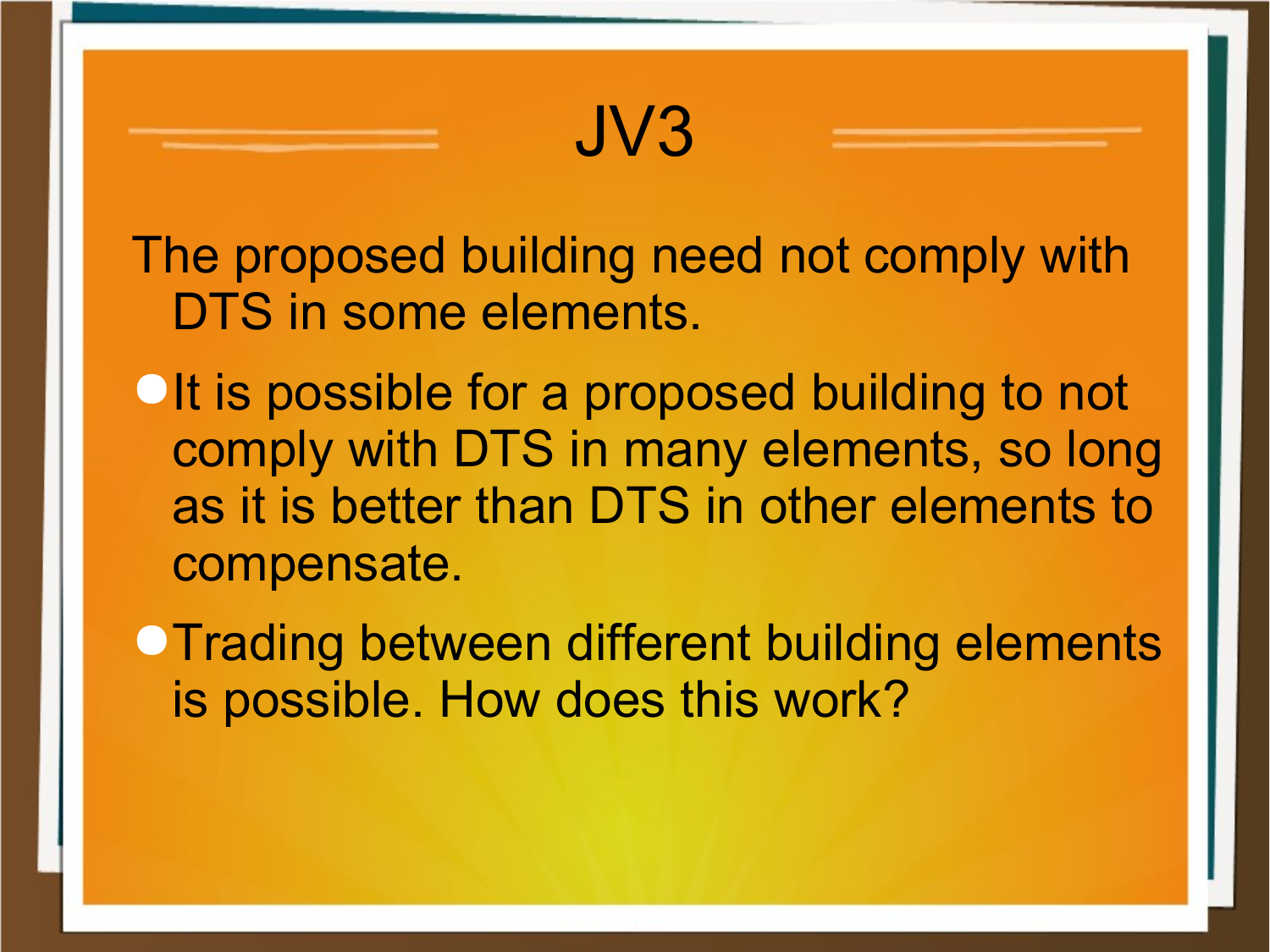#### JV3 Elemental Trading

For example, it is possible to trade for "less than" DTS-compliant insulation for:

**• Better than DTS-compliant glazing** 

**OBetter than DTS surface solar absorptance** 

**OBetter than DTS in available thermal mass** 

Let's look at an example to illustrate this...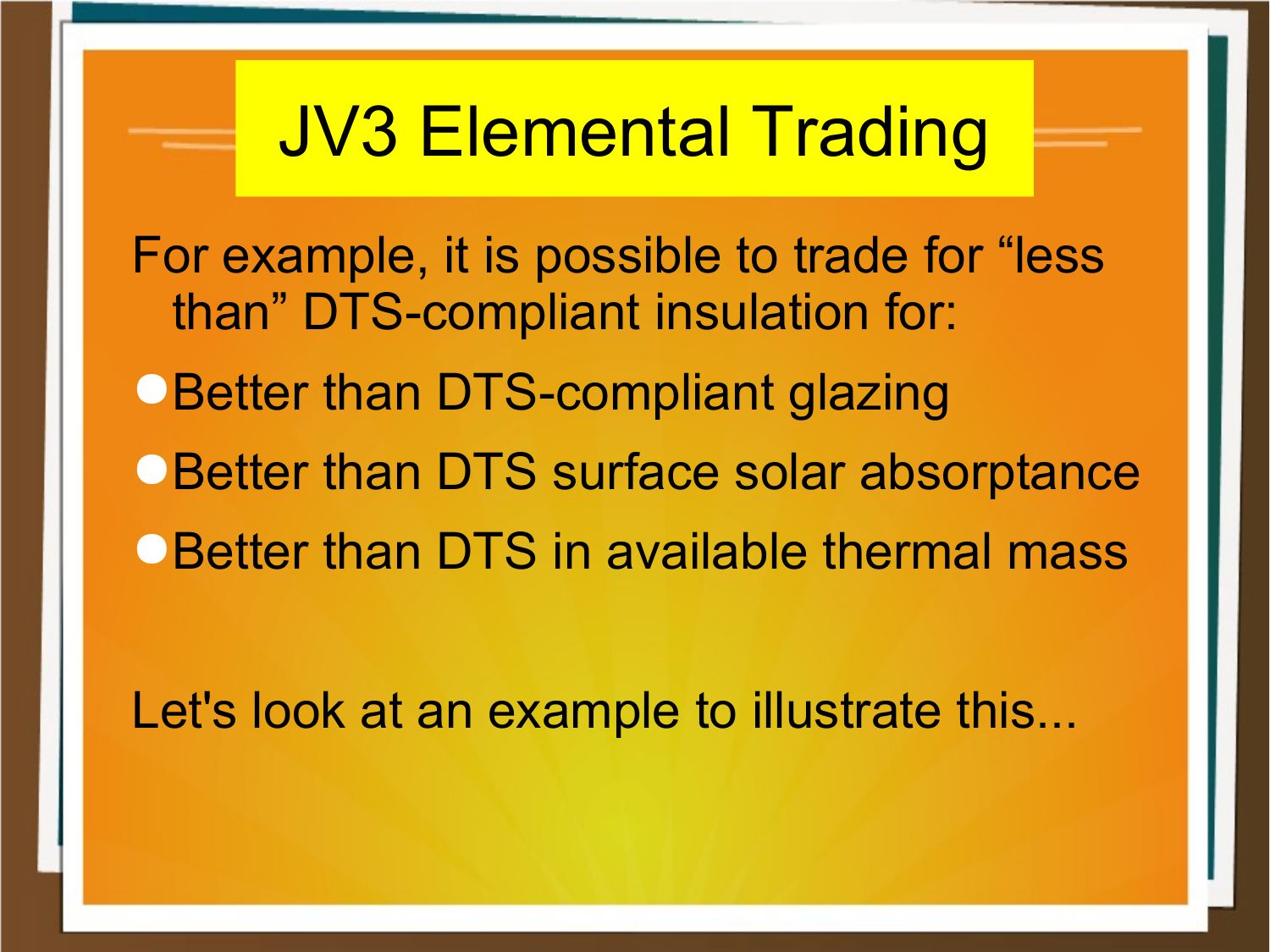### JV3 Elemental Trading

We conducted original research using JV3 conditions for a standard building in three locations (Darwin, Brisbane and Melbourne). The office building was 30m x 15m x 3.5m Long-side facing North For roof, walls & suspended floor: Solar absorptance 0.2 to 0.9 Added insulation from nothing to R3.0/R2.0 Thermal mass, lightweight to 150mm concrete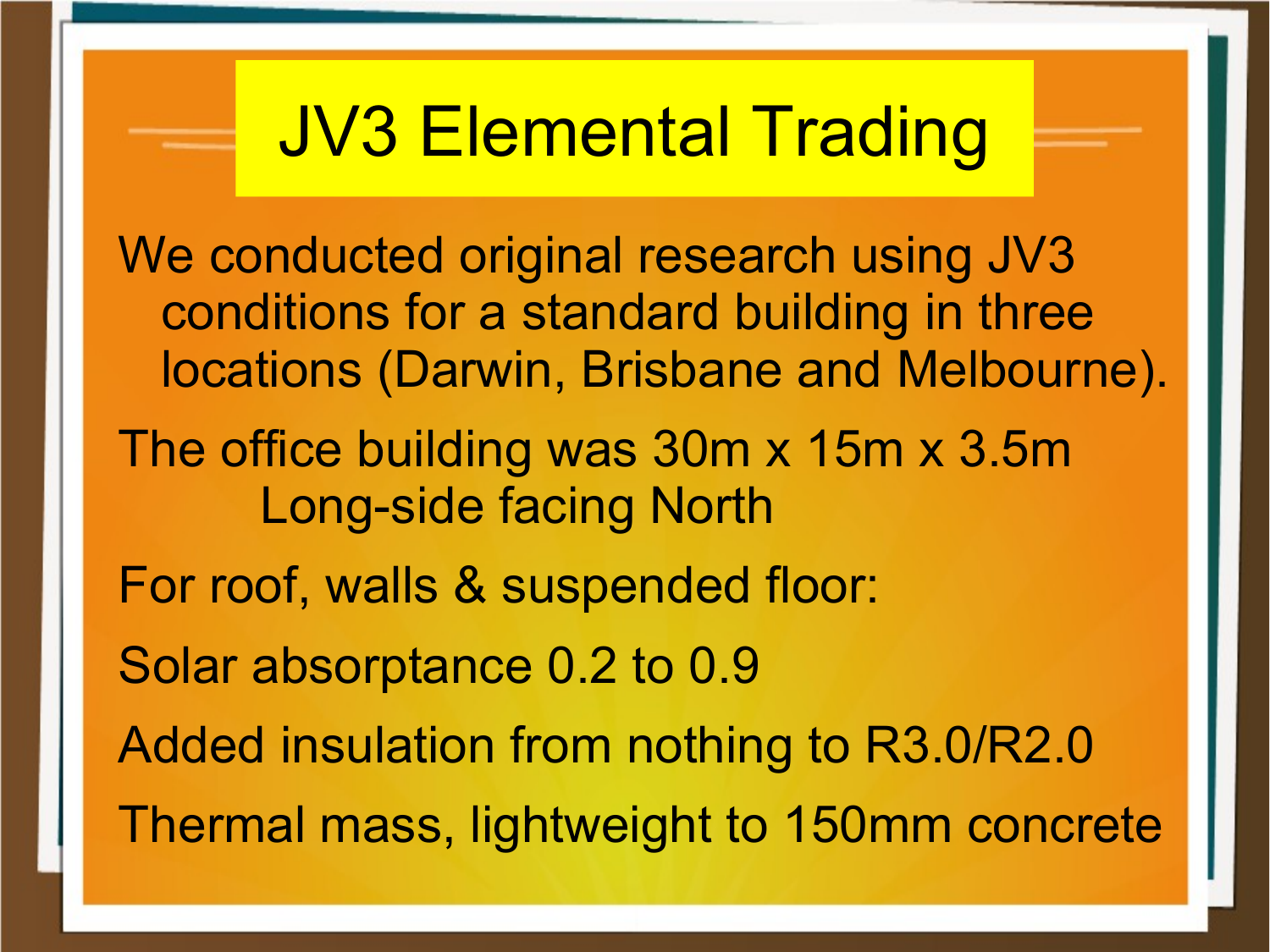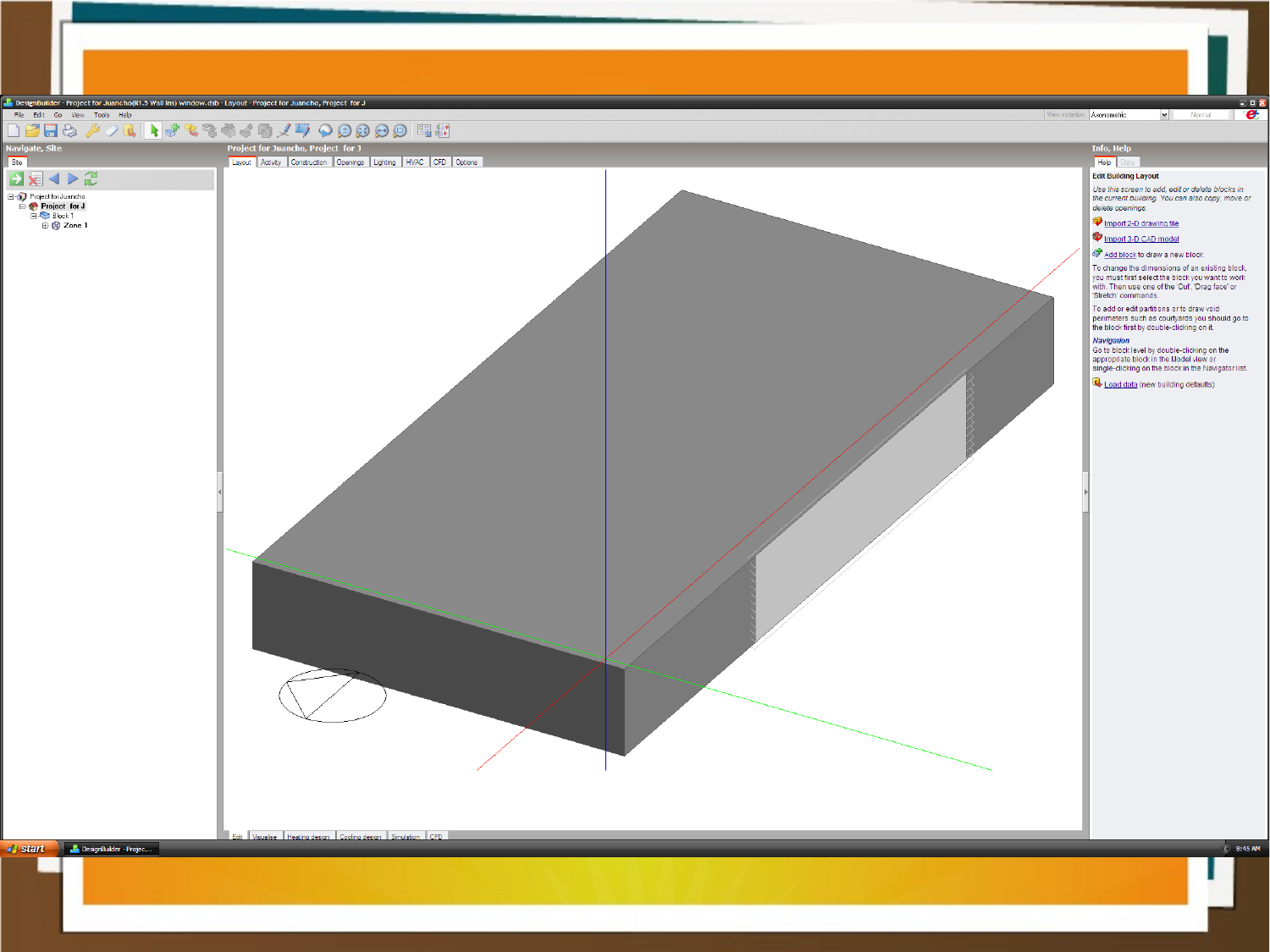#### Interpretation of Results

The results should not be taken out of context.

We report the heat transfer through each varying element only.

The heat transfer through other elements change because the building is holistic.

Inferences on the contribution of different surfaces depend on the relative contribution of each element to the total.

Do not add individual elements.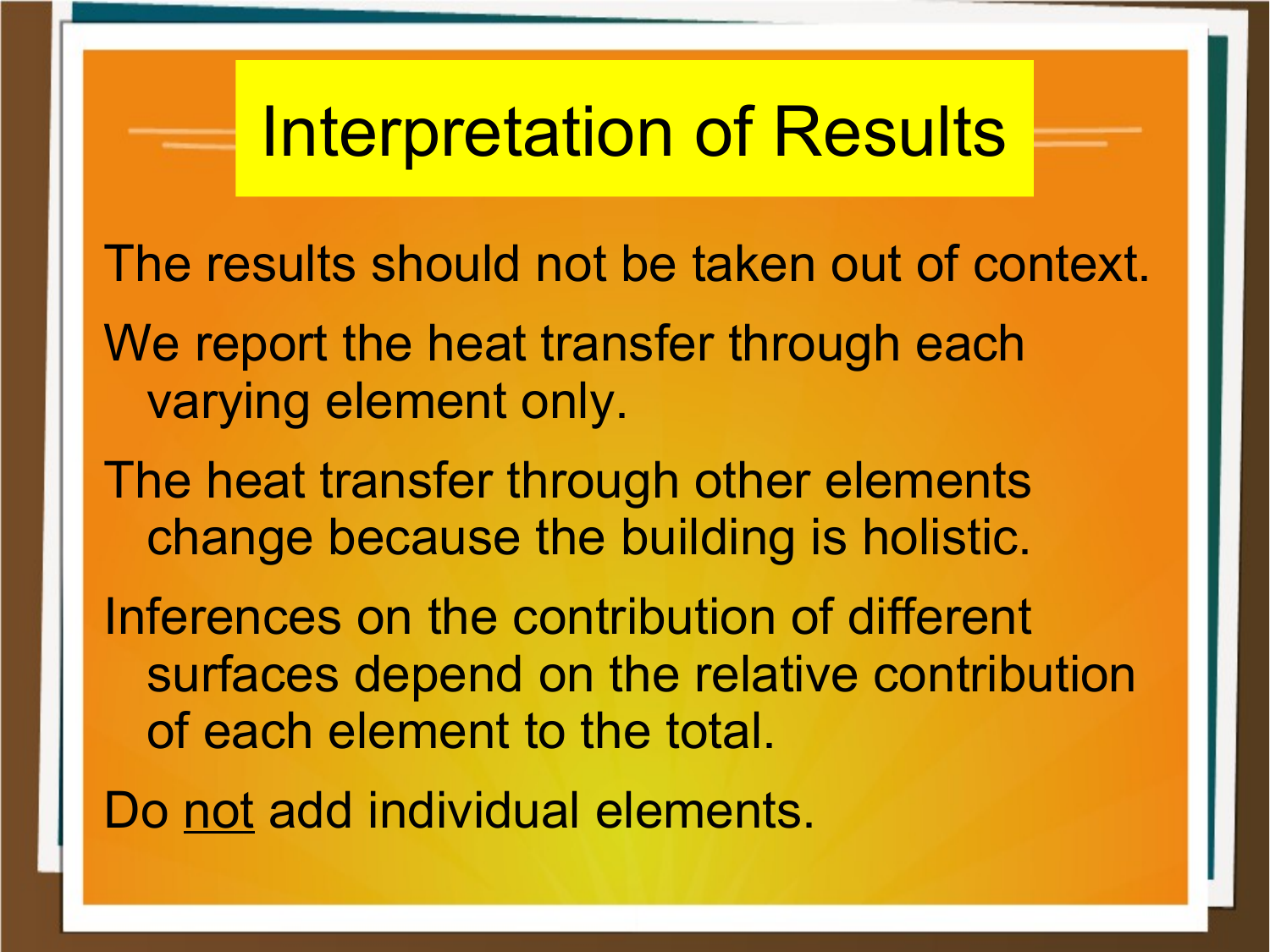#### **Darwin Roof Energy vs Solar Absorptance**

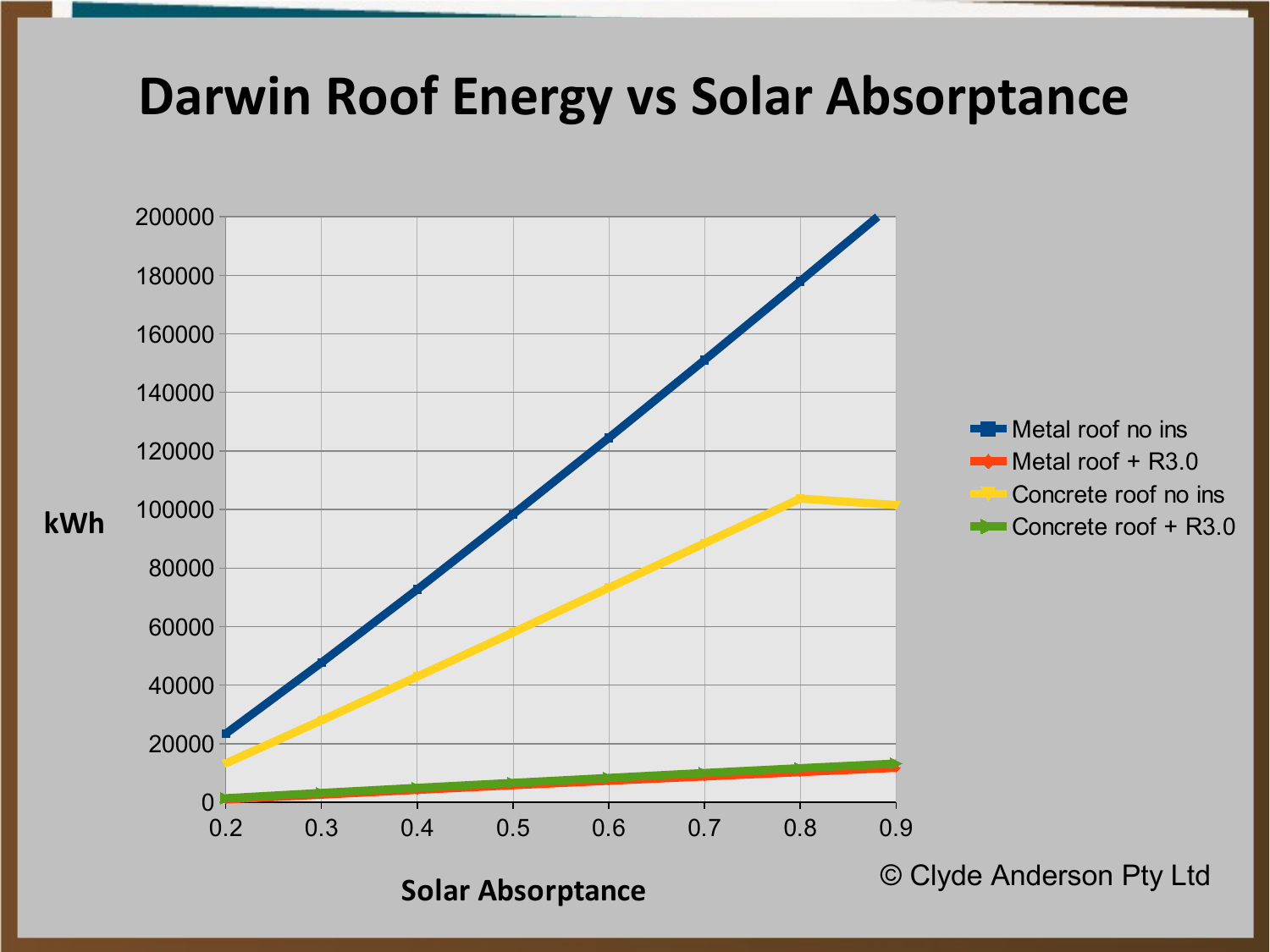#### **Brisbane Roof Energy vs Solar Absorptance**

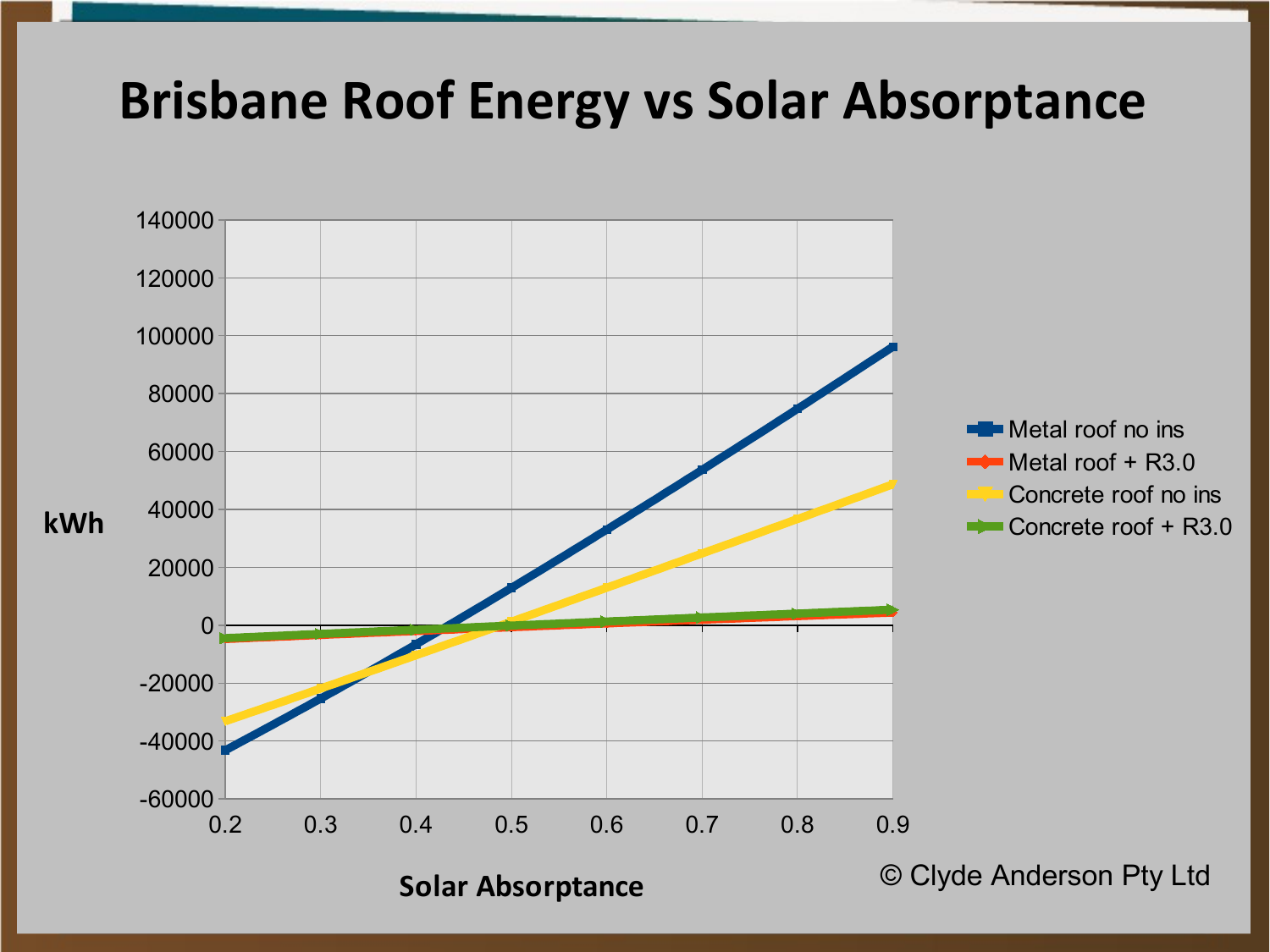#### **Melbourne Roof Energy vs Solar Absorptance**

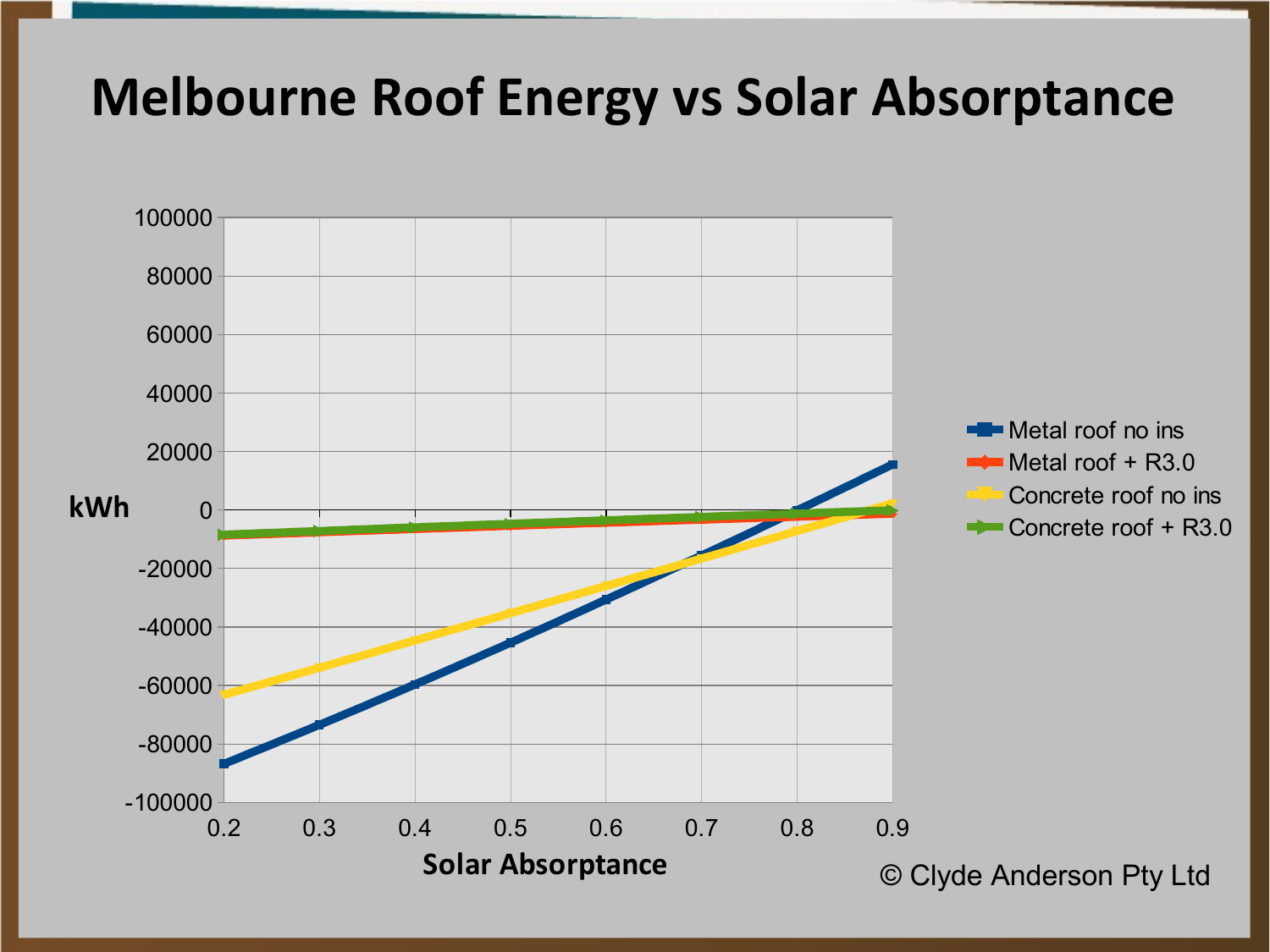### **Roof Conclusion**

Darker colours (higher SA) are hotter, lighter colours (lower SA) are cooler

- Uninsulated concrete roof is less responsive than uninsulated metal roof
- For an insulated roof there is little difference between metal or concrete

The optimum colour for highest benefit depends on insulation, thermal mass and climate (hot, warm/cool, cold)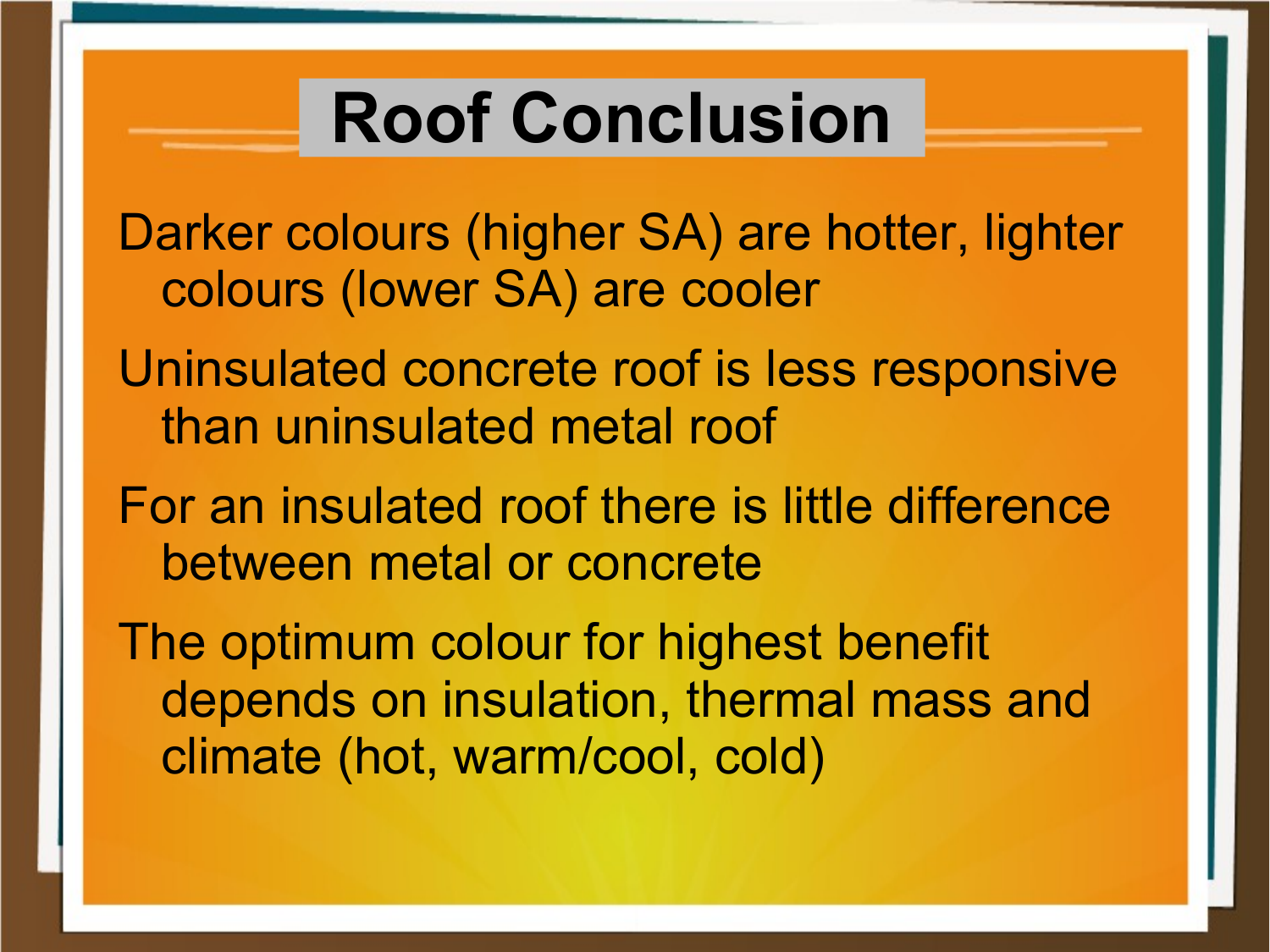#### Darwin Wall Energy vs Solar Absorptance

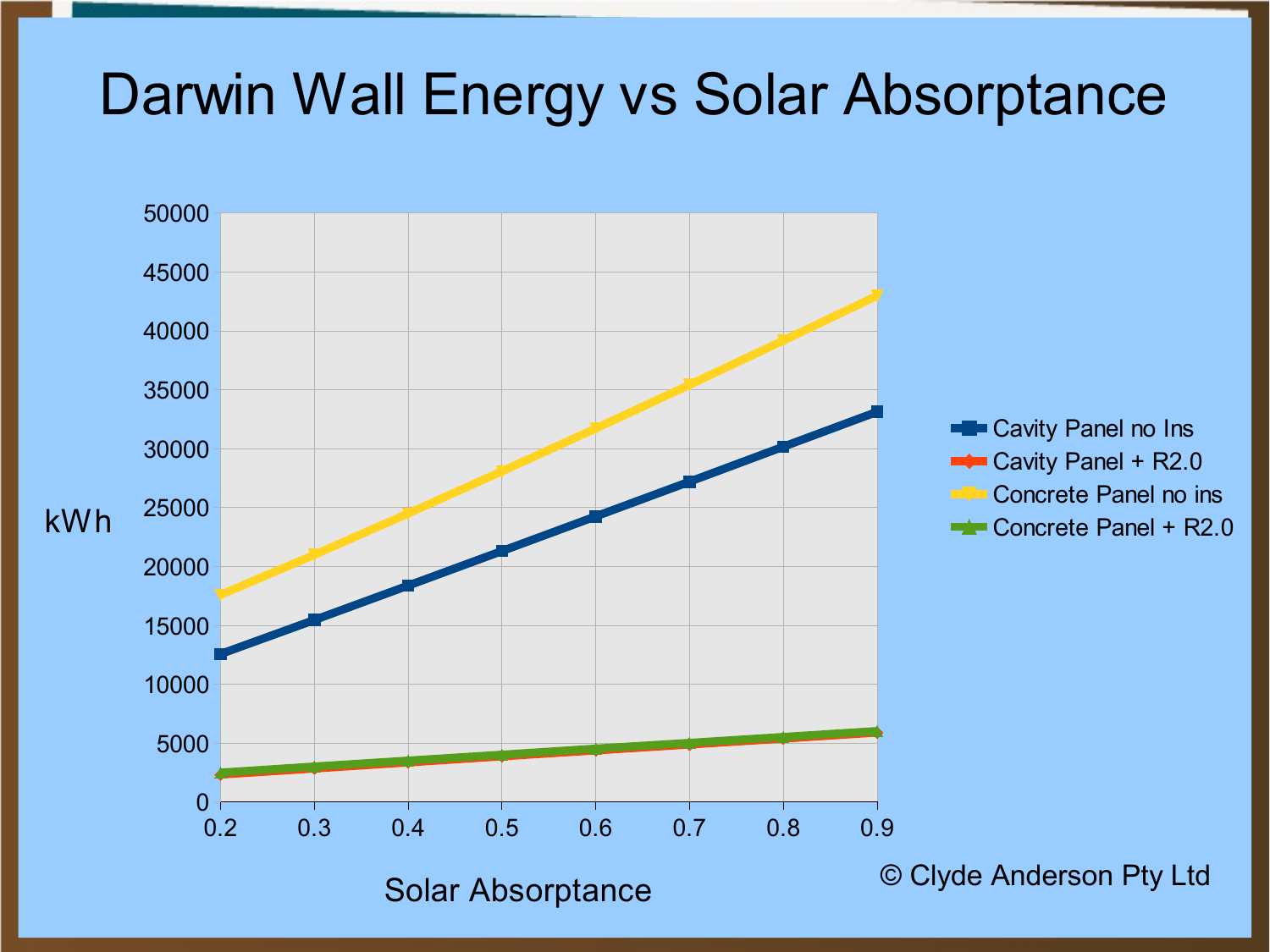#### Brisbane Wall Energy vs Solar Absorptance

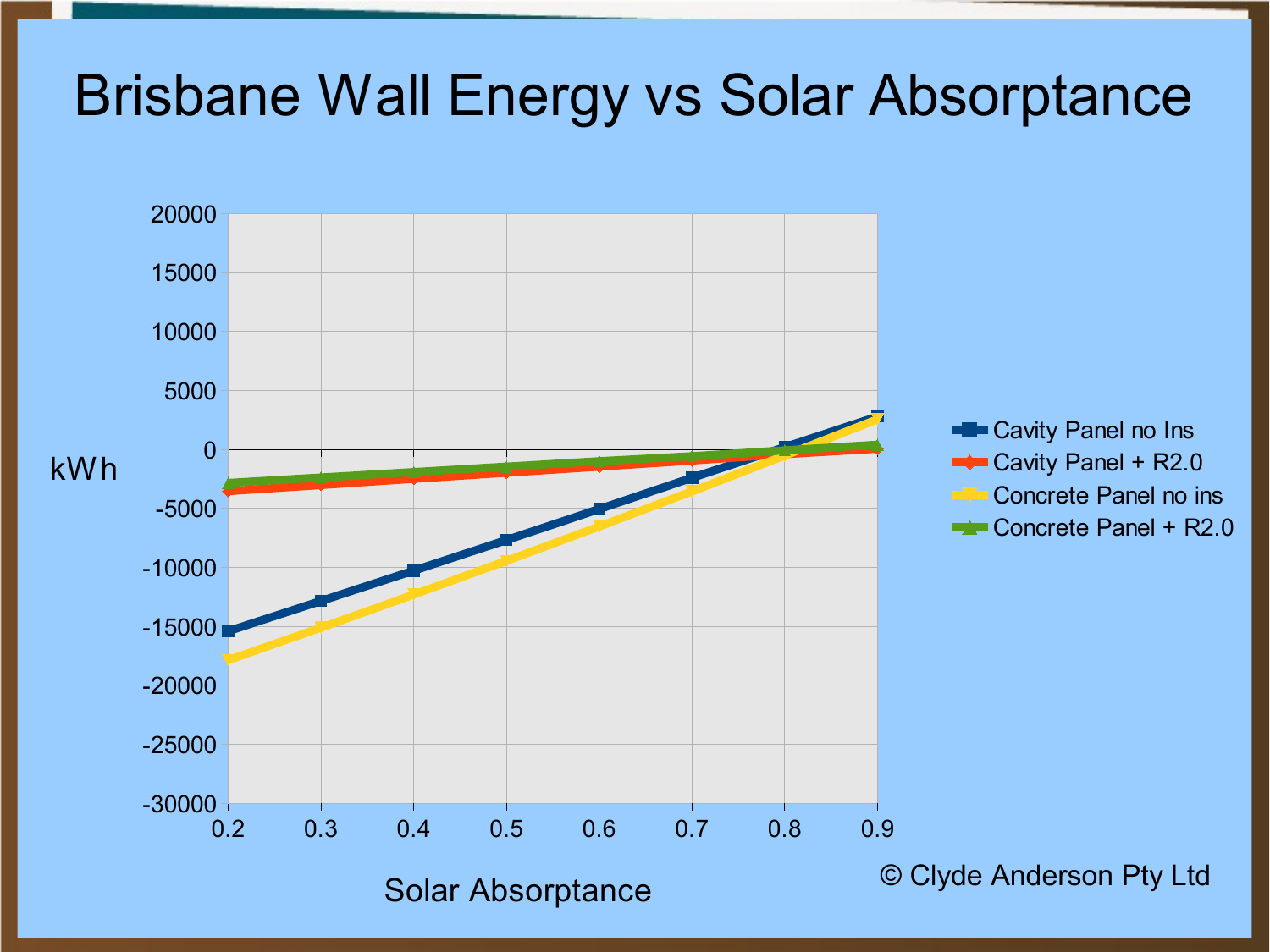#### Melbourne Wall Energy vs Solar Absorptance

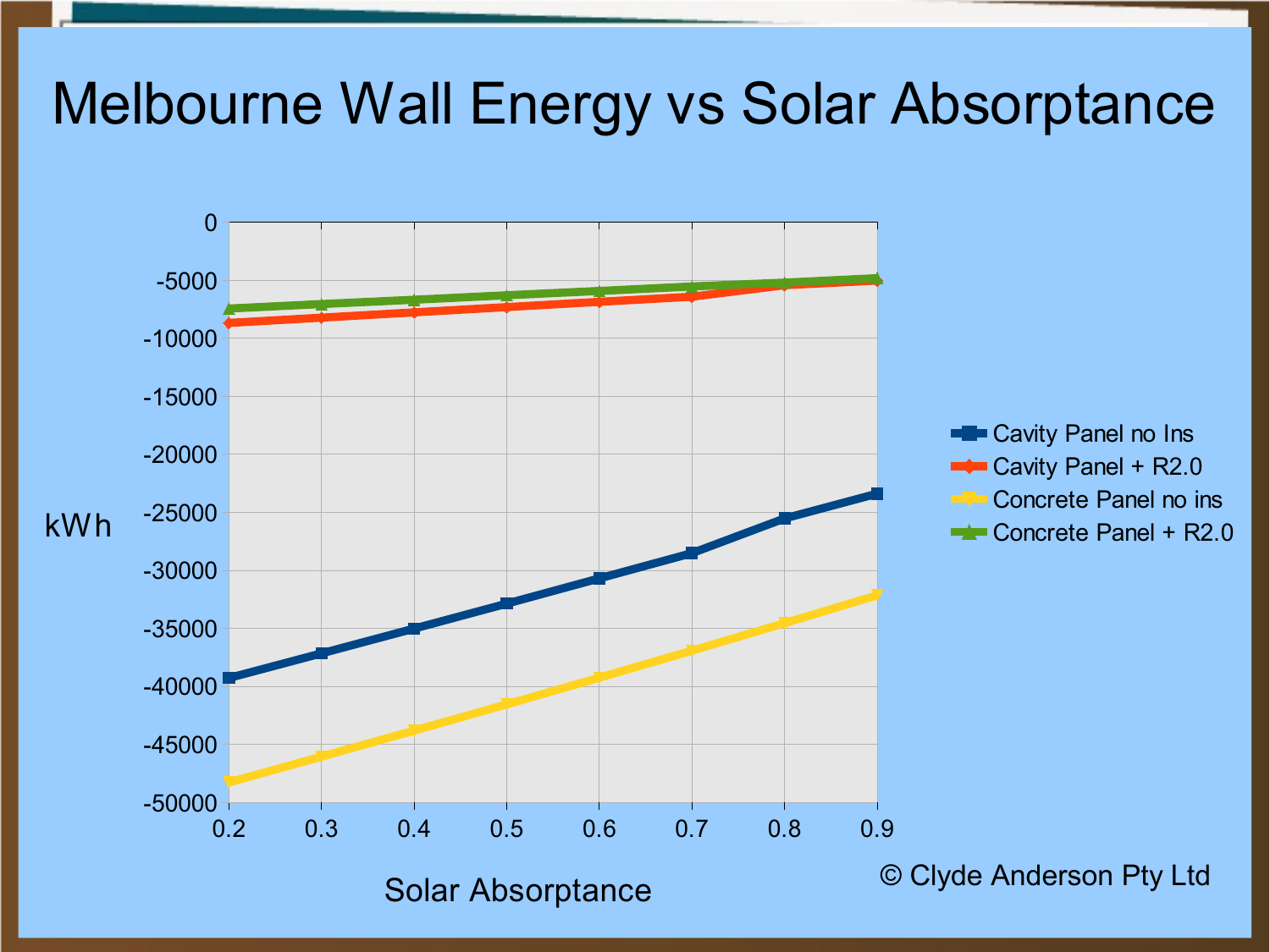### **Wall Conclusion**

Darker colours (higher SA) are hotter, lighter colours (lower SA) are cooler

- For insulated walls there is little difference between FC Panel or Concrete Panel
- The optimum colour for highest benefit depends on insulation, thermal mass and climate (hot, warm, cold)

For maximum benefit, some wall insulation is needed for Hot and Cold climates, but less insulation for Warm/Cool climates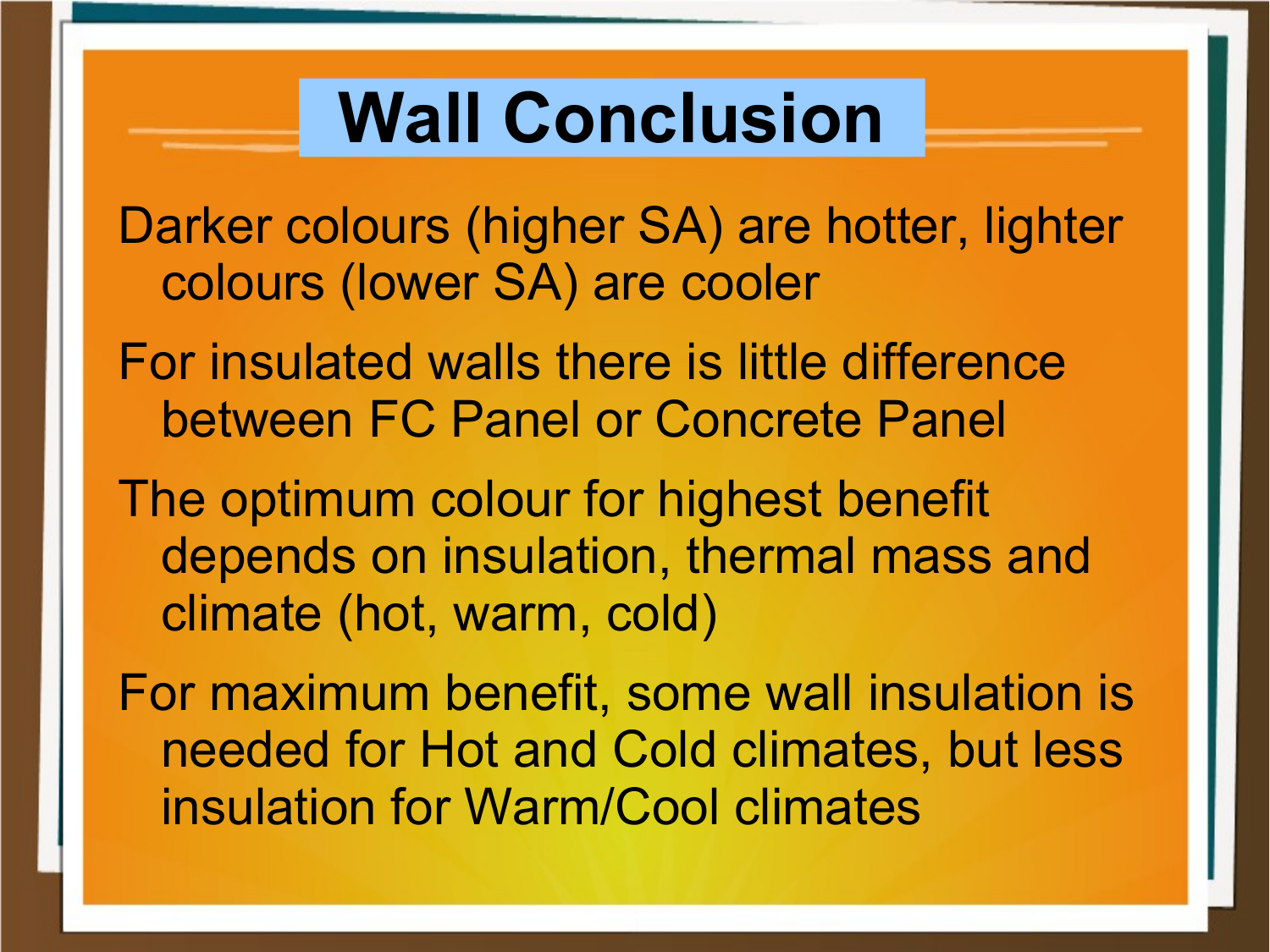#### **Darwin Floor Energy vs Solar Absorptance**



**Solar Absorptance**

© Clyde Anderson Pty Ltd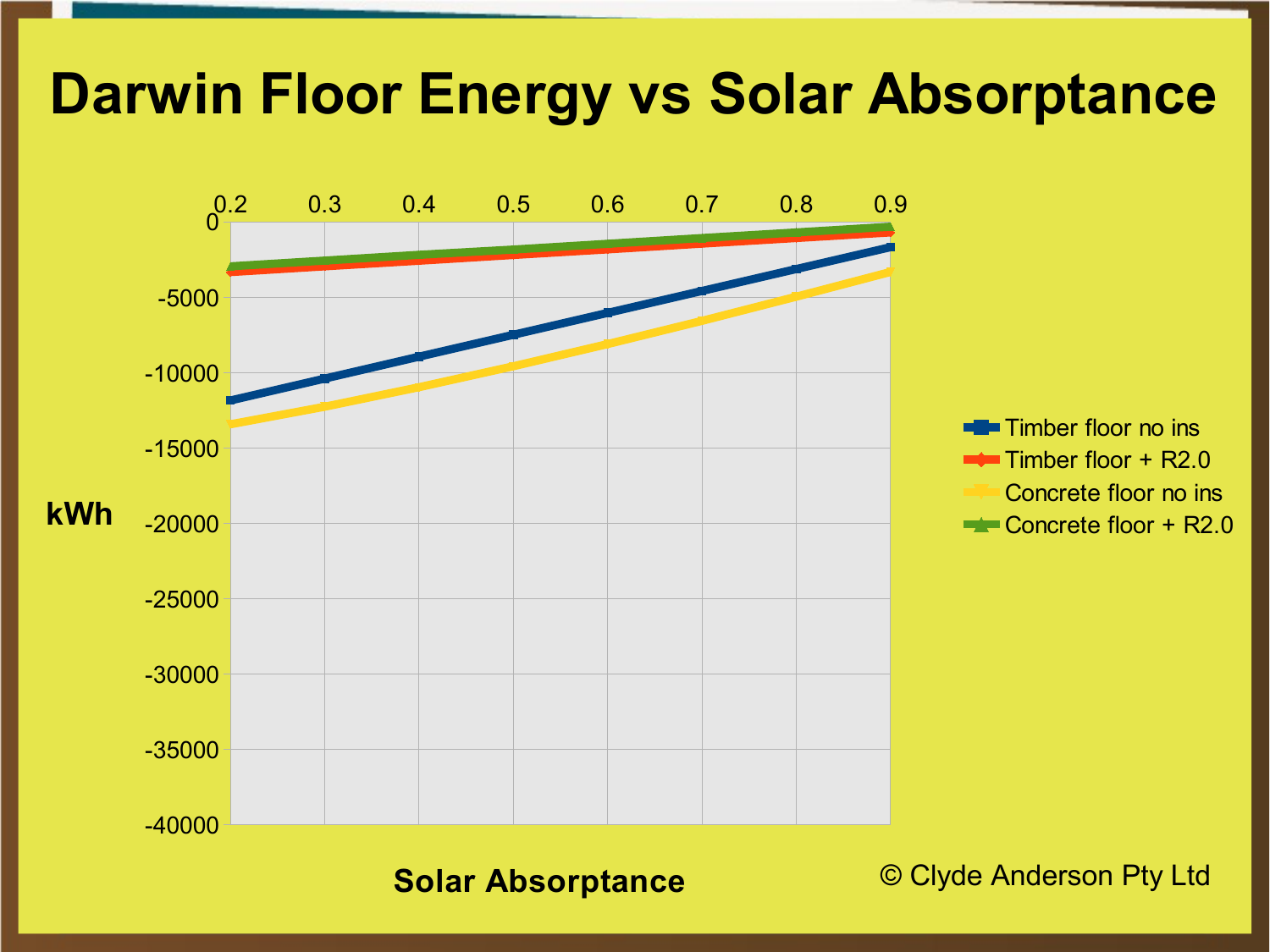#### **Brisbane Floor Energy vs Solar Absorptance**



**Solar Absorptance**

#### © Clyde Anderson Pty Ltd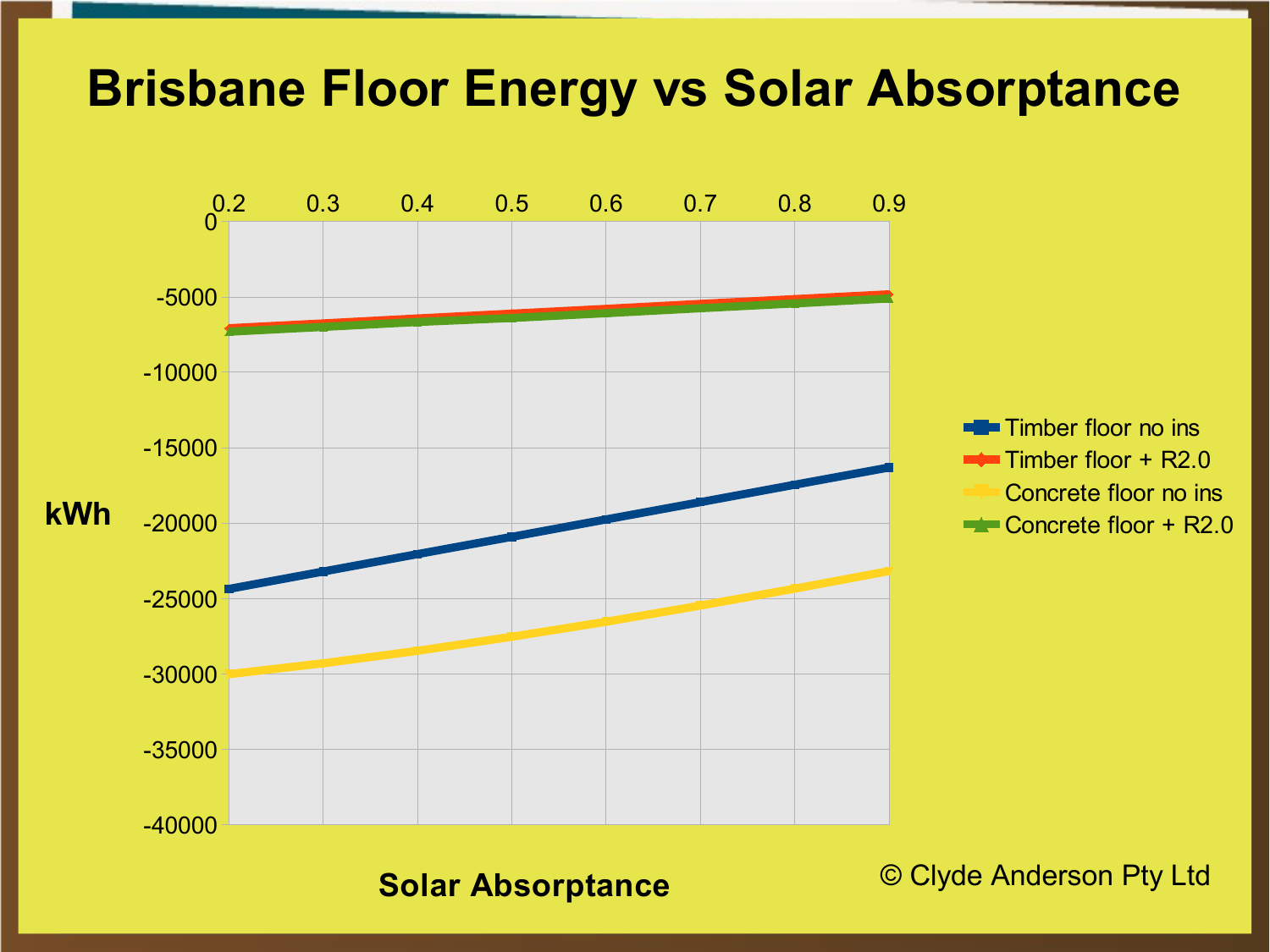#### **Melbourne Floor Energy vs Solar Absorptance**



**Solar Absorptance**

© Clyde Anderson Pty Ltd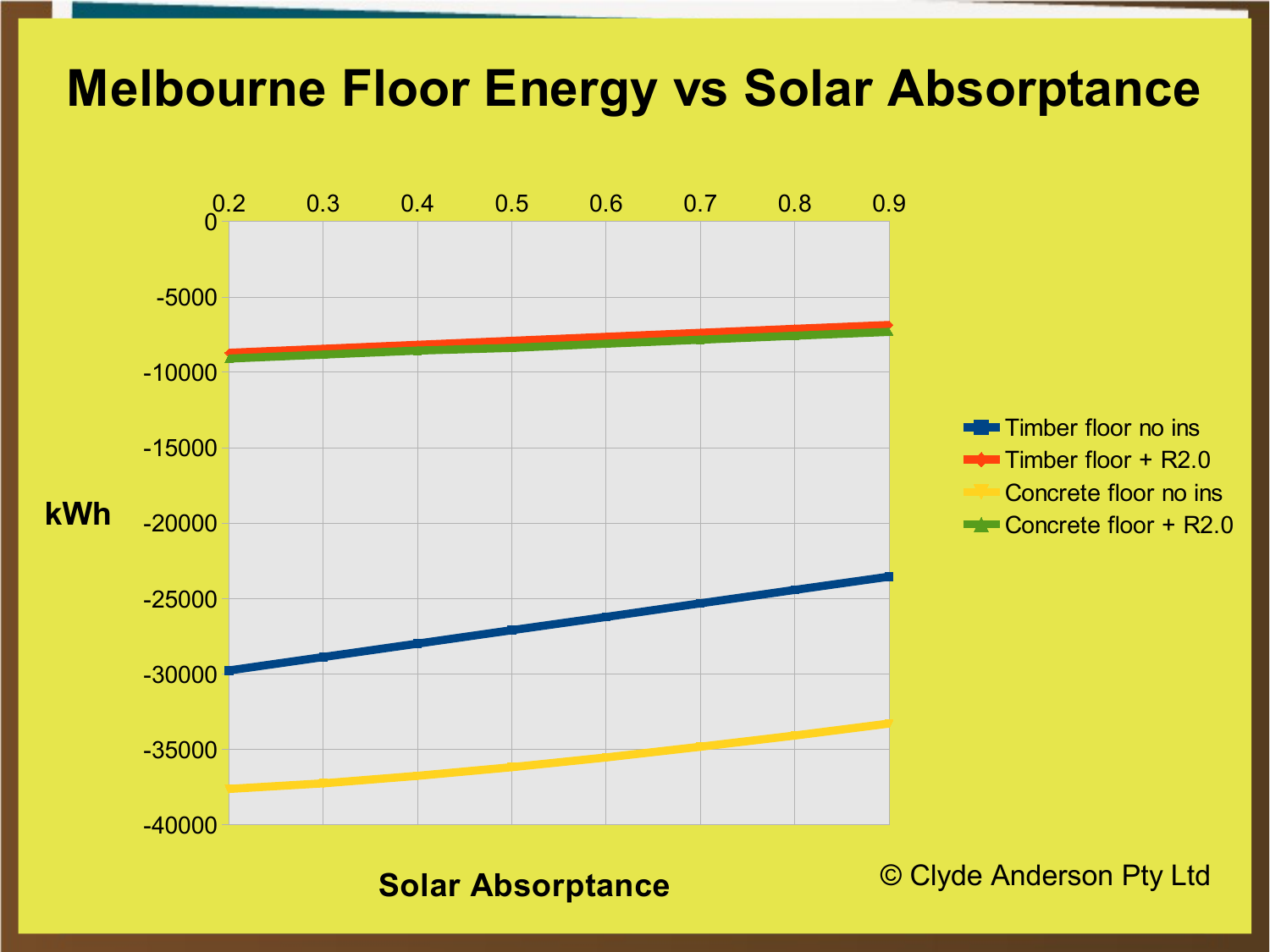### **Floor Conclusion**

Darker colours (higher SA) are hotter, lighter colours (lower SA) are cooler

For insulated floors there is little difference between Timber or Suspended Concrete

The optimum colour for highest benefit depends on insulation, thermal mass and climate (hot, warm, cold)

For maximum cooling benefit, no floor insulation is needed for Hot and Warm climates, but some insulation is needed for Cold climates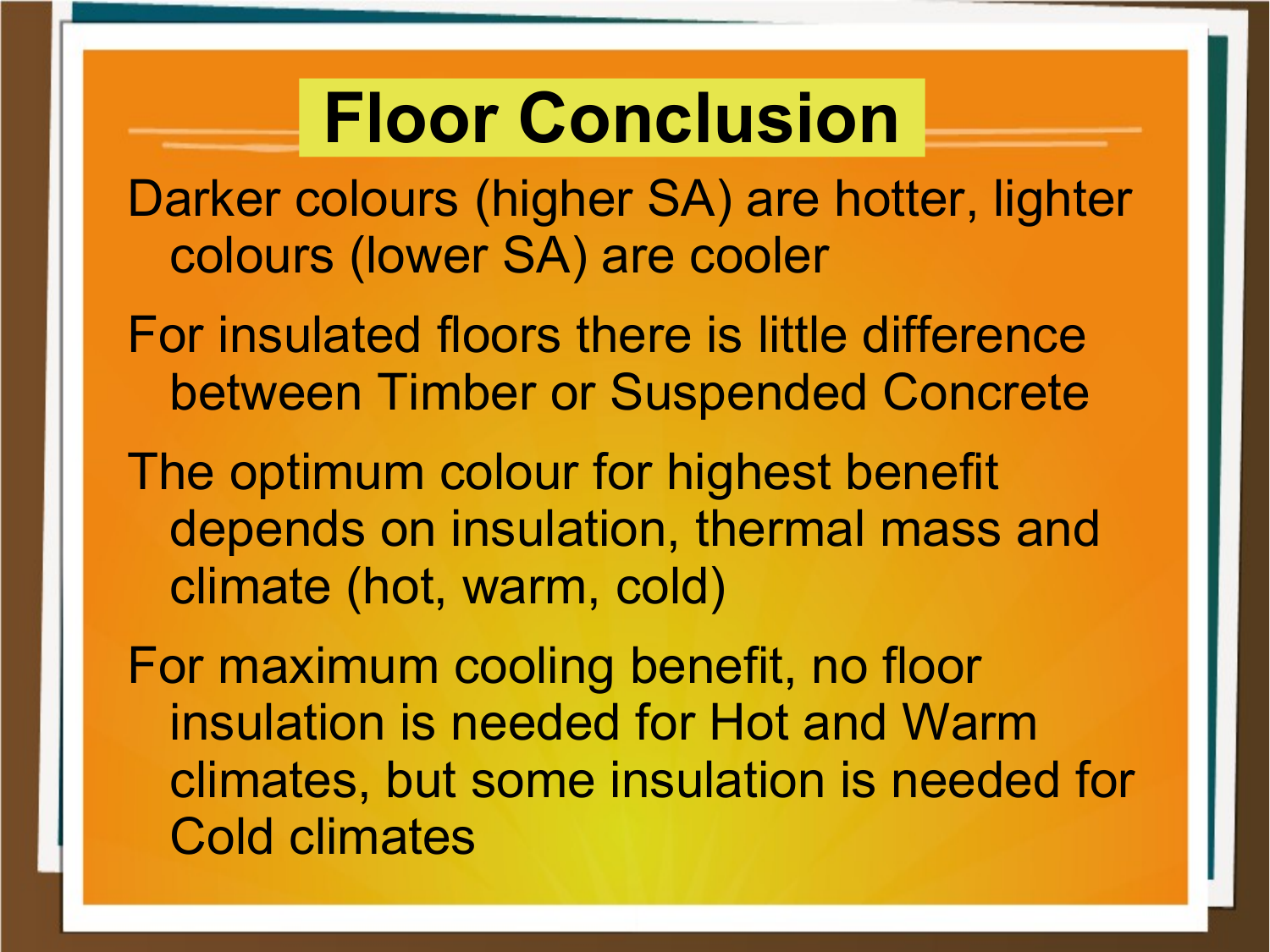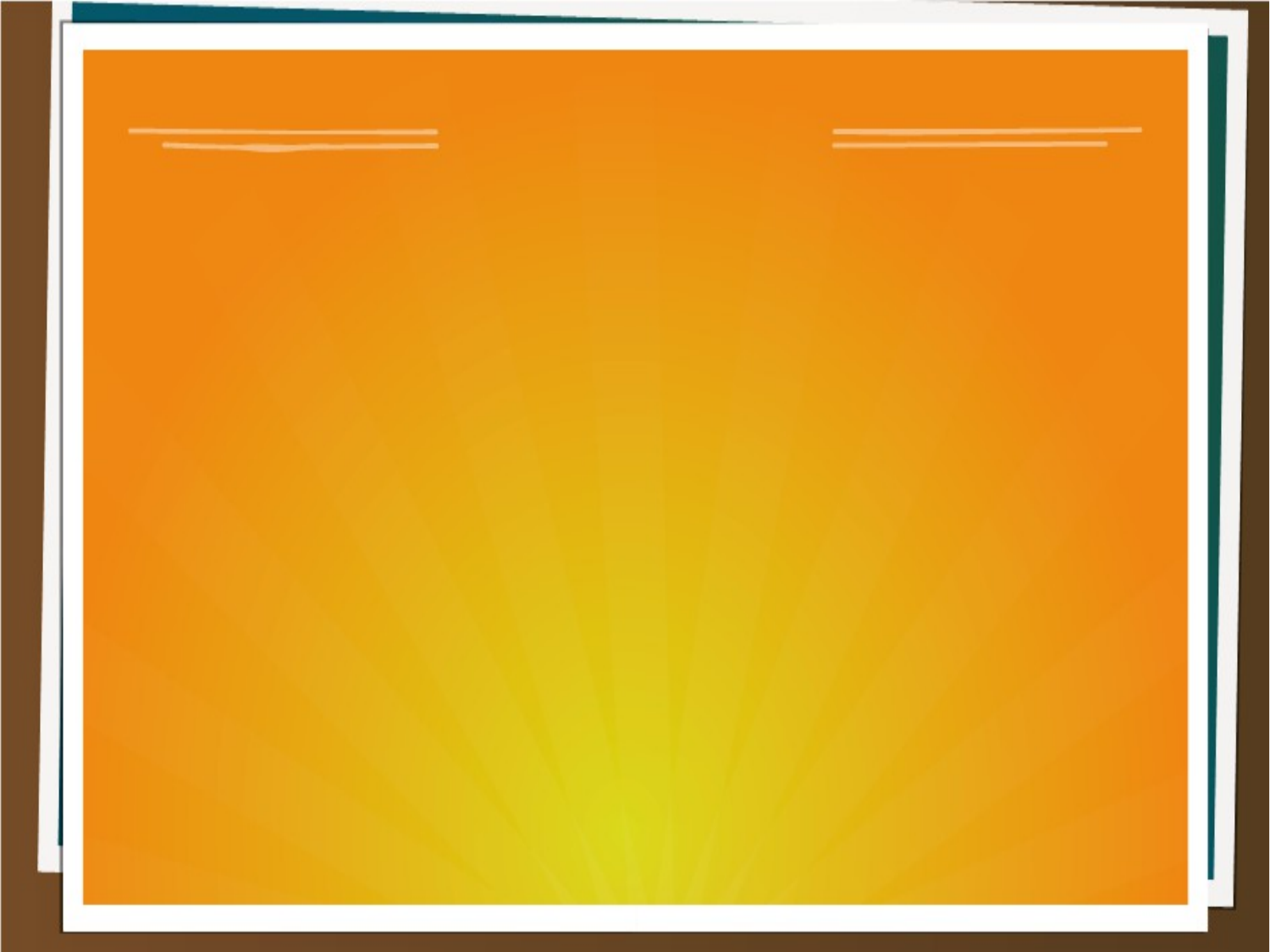### **Roof Insulation Compression**

Given the previous results for roof solar absorptance, insulation and thermal mass vs location, the achieving of a Building Solution according to Verification Method JV3 may include roof insulation compression.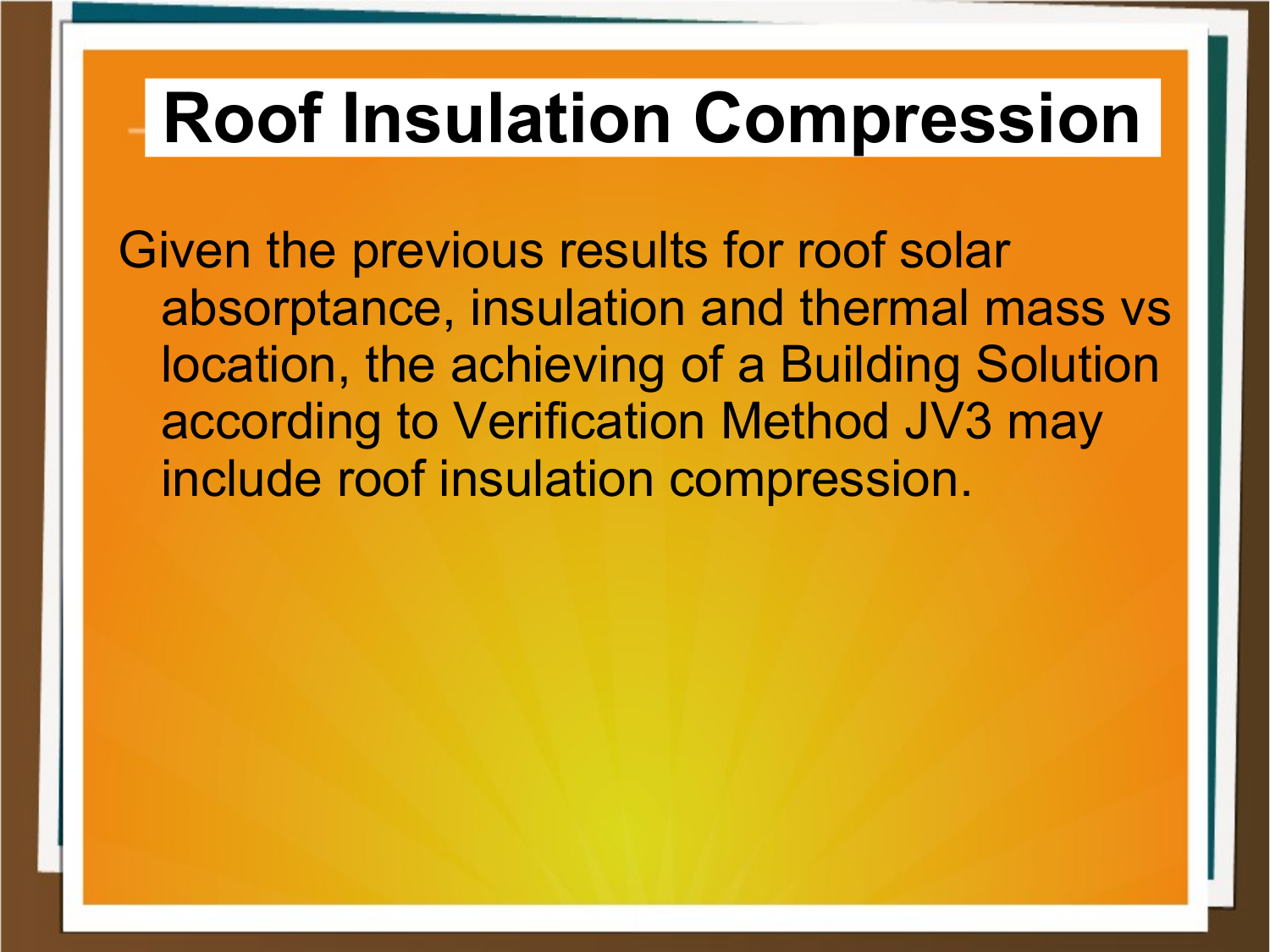## **Roof Insulation Compression**

Compressing bulk fibre insulation reduces it's R-value

Without roof spacers, bulk insulation is compressed between metal roof and purlins

Insulation is also compressed by the safety mesh (taut or dished?)

We have calculated the effect of roof insulation compression and put a calculator on our website, www.clydeanderson.com.au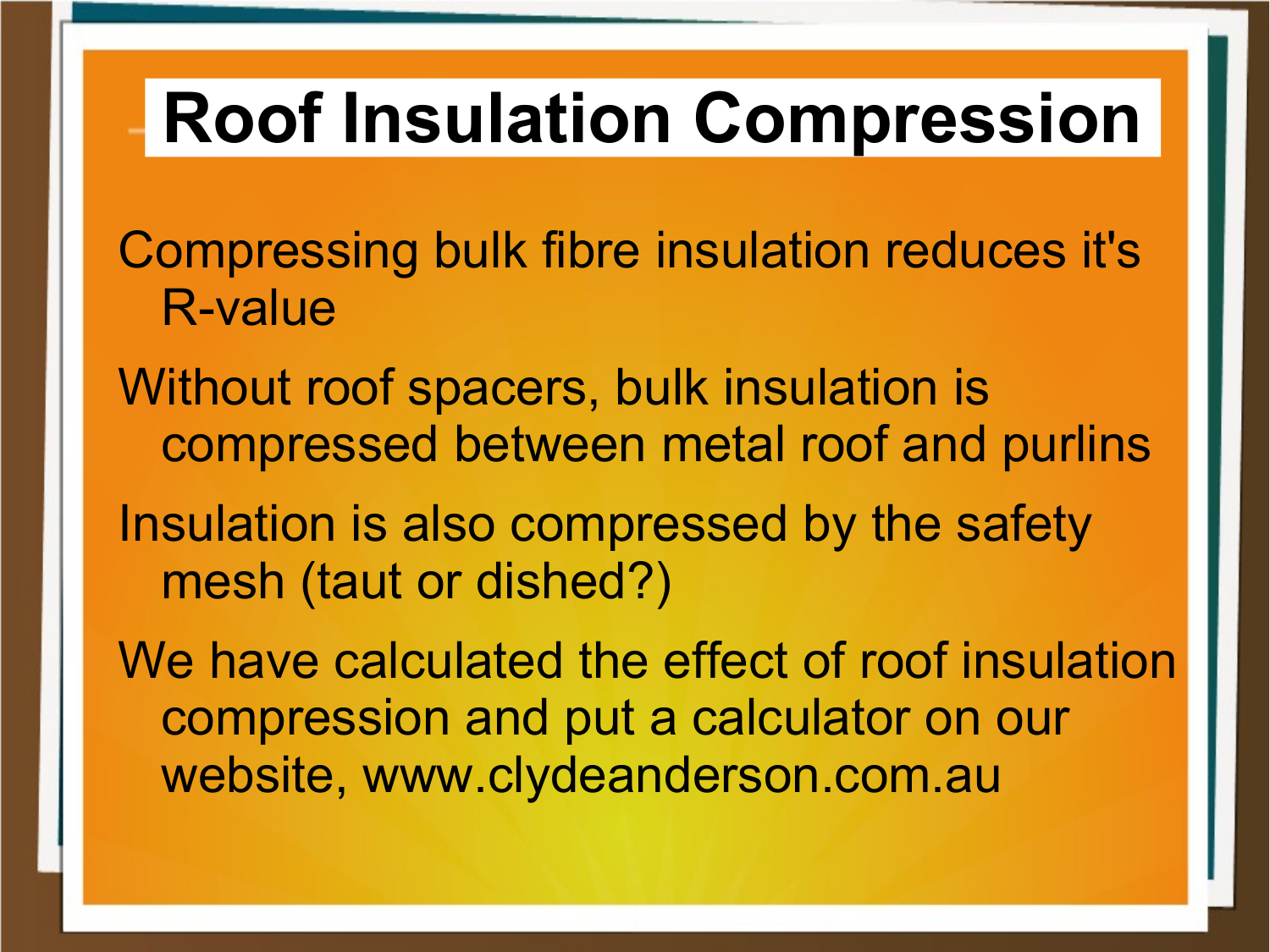### **Roof Insulation Compression**

Insulation compression formulas interpolated from data from CSIRO and AIRAH Technical **Handbook** 

Correlation coefficient, R² at least 0.999

The stiffness of fibre insulation products can vary between fibre type, fibre thickness, binder, manufacturer and batches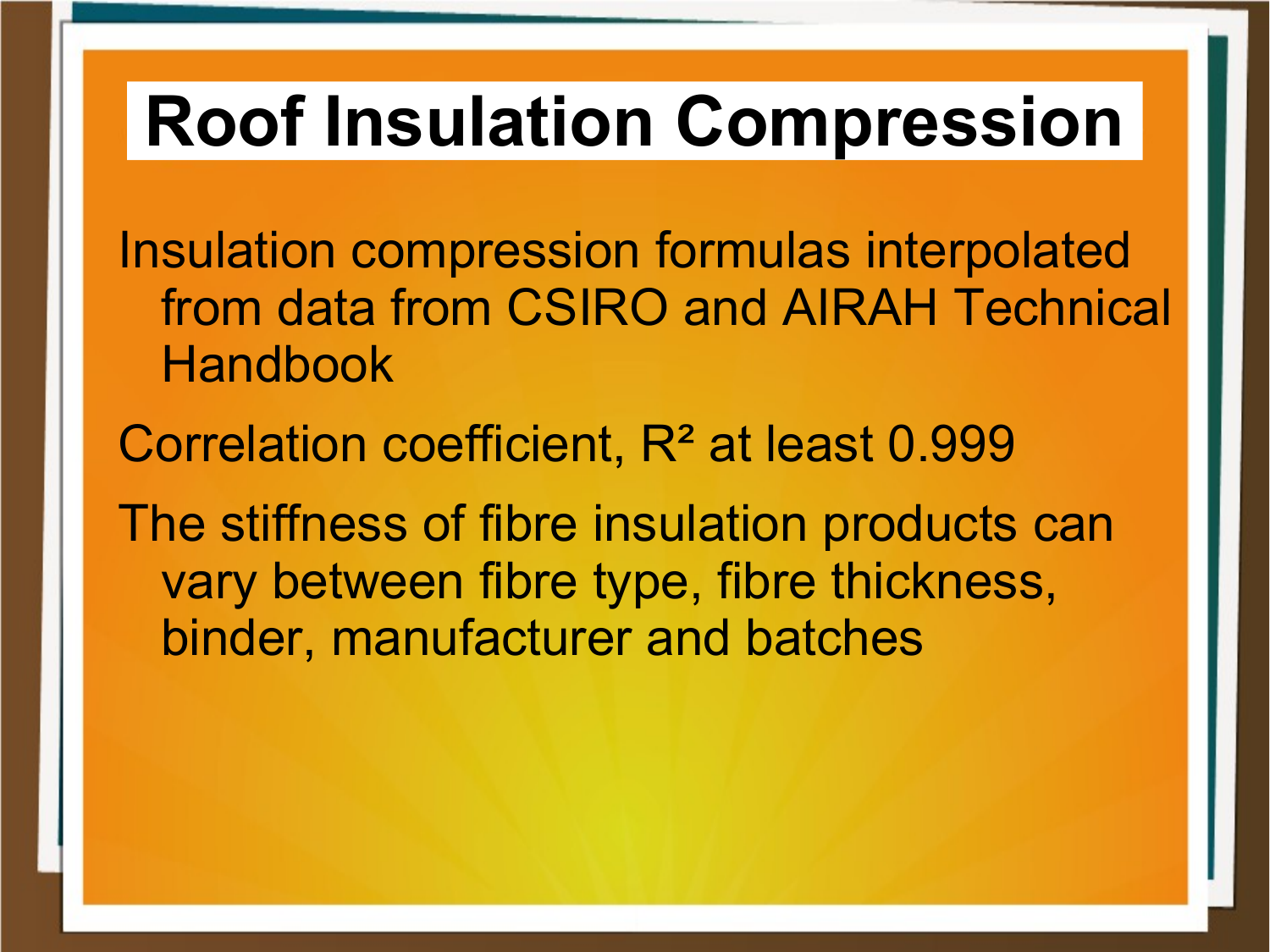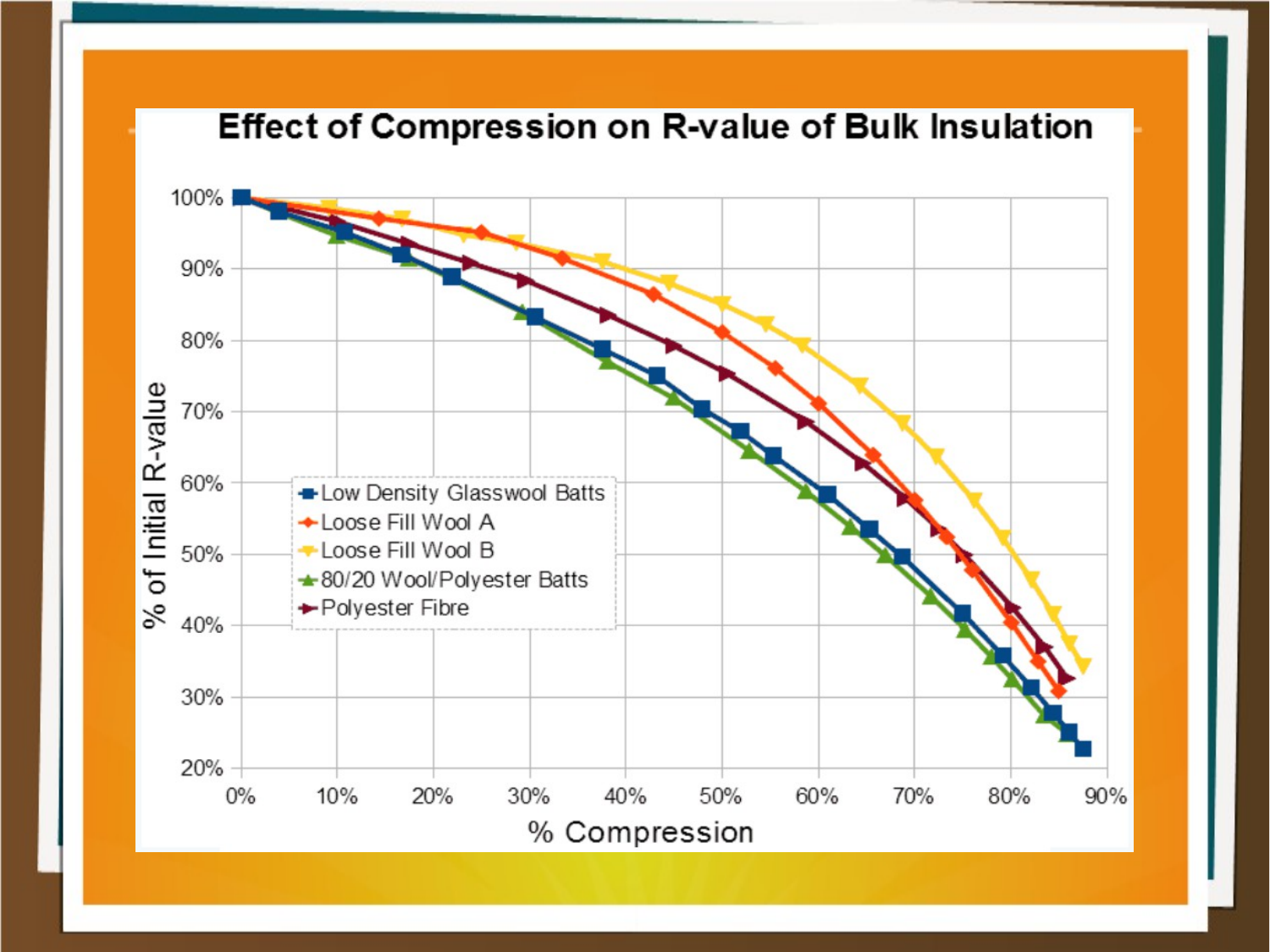Clyde Anderson Pty Ltd - Roof Insulatio... A www.clydeanderson.com.au/insulation calculator.html  $\left\{ \begin{array}{c} \uparrow \\ \end{array} \right\}$   $\left\{ \begin{array}{c} \blacksquare \\ \end{array} \right\}$  + Google Maps Australia **CLYDE ANDERSON PTY LTD** Home Residential Commercial Consulting Resources About Us Contact U **Back to Resources Roof Insulation Compression Calculator** 

When fibre insulation is compressed (to fit into a tight space, squished underneath purlins or even by a retaining mesh), its R-value decreases. This change isn't a simple linear reduction, but a complex curve that is different for each material.

To assist in calculating the R-value of compressed roof insulation, we are releasing for free this handy tool to crunch the insulation compression value for you. This can be used to accurately work out the thickness of installed insulation required under a building's roof to meet the requirements of the National Construction Code or your Energy Efficiency Assessment.



Calculations come from data obtained from the AIRAH Technical Handbook (2007), AS/NZS 4859.1:2002, "The Thermal Performance of Several Australian Fibrous Insulating Materials", Journal of Building Physics, July 1995, Volum R.E. Clarke and J.V. Peirce, with original raw data through personal communication with Dr Robin Clarke (CSIRO) in 2012.

Whilst the calculations are accurate from the original data provided (Regression Coefficient >0.9992), the values given are for generic products that may not match any individual product currently on the market. Insulation outside the scope of this calculator such as variations in the make-up of the raw material, the individual fibre strand thickness, the production process (including binder), packaging, handling of the product from factory for lateral compression, eg squishing insulation to fit between trusses on a ceiling. Calculation data is accurate up to ~85% compression (~60% for Loose Cellulose) and is extrapolated above this.

**Back to Resources** 

Firefox **v** 

 $\begin{array}{c|c|c|c|c} \hline \multicolumn{1}{c|}{\multicolumn{1}{c|}{\multicolumn{1}{c|}{\multicolumn{1}{c|}{\multicolumn{1}{c|}{\multicolumn{1}{c|}{\multicolumn{1}{c|}{\multicolumn{1}{c}}}}}} \hline \multicolumn{1}{c|}{\multicolumn{1}{c|}{\multicolumn{1}{c|}{\multicolumn{1}{c|}{\multicolumn{1}{c|}{\multicolumn{1}{c|}{\multicolumn{1}{c|}{\multicolumn{1}{c|}{\multicolumn{1}{c|}{\multicolumn{1}{c|}{\multicolumn{1}{c|}{\multicolumn{1}{c$ 

画 - 近 -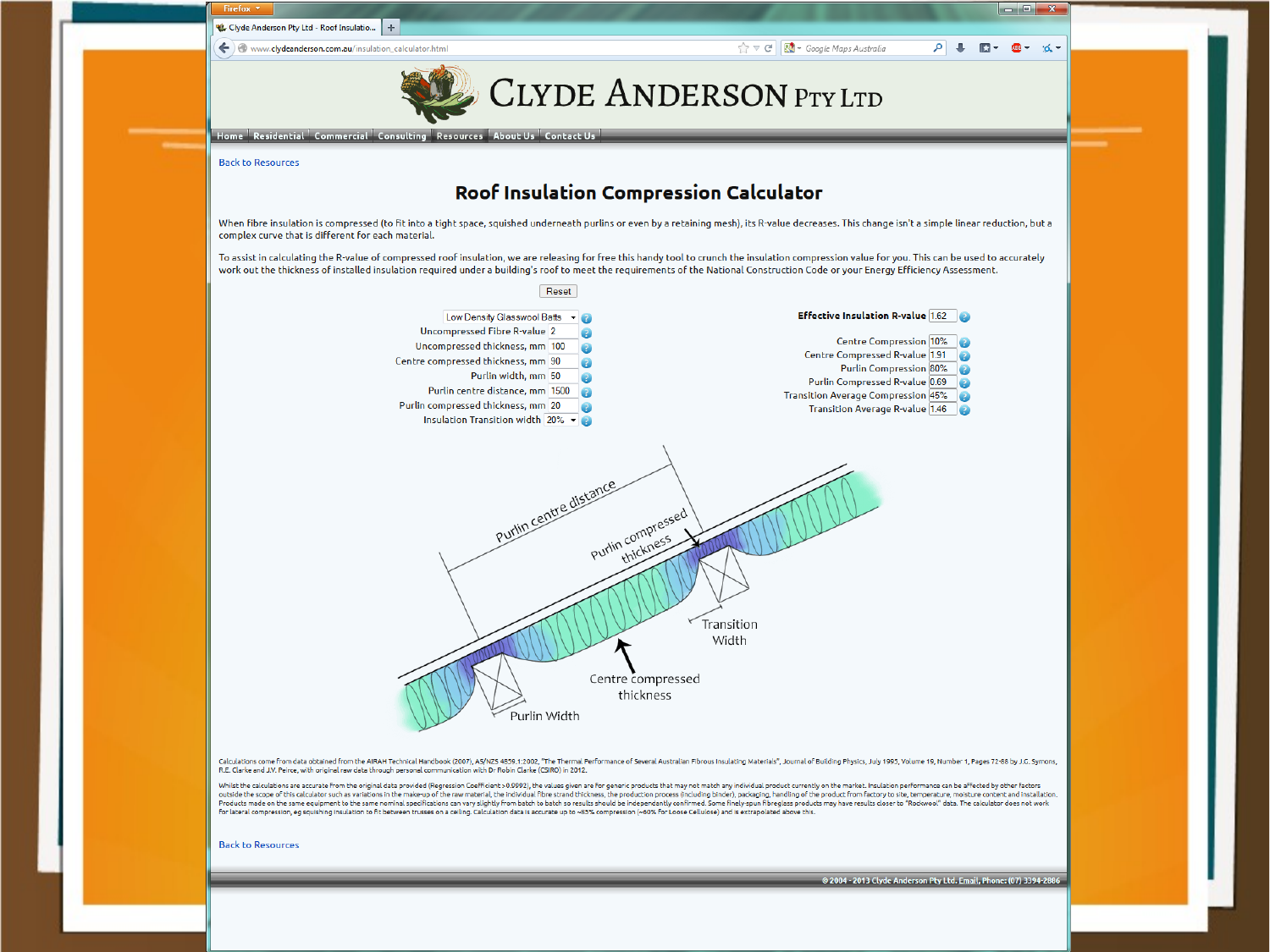#### **Conclusion**

Energy Efficiency is part of Building Sustainability and the ABCB may introduce additional measures where there may be a market failure and an acceptable benefit/cost

Increased stringency in Energy Efficiency Requirements may occur in 2015, subject to Regulation Impact Analysis, e.g. Glazing is likely to be tightened.